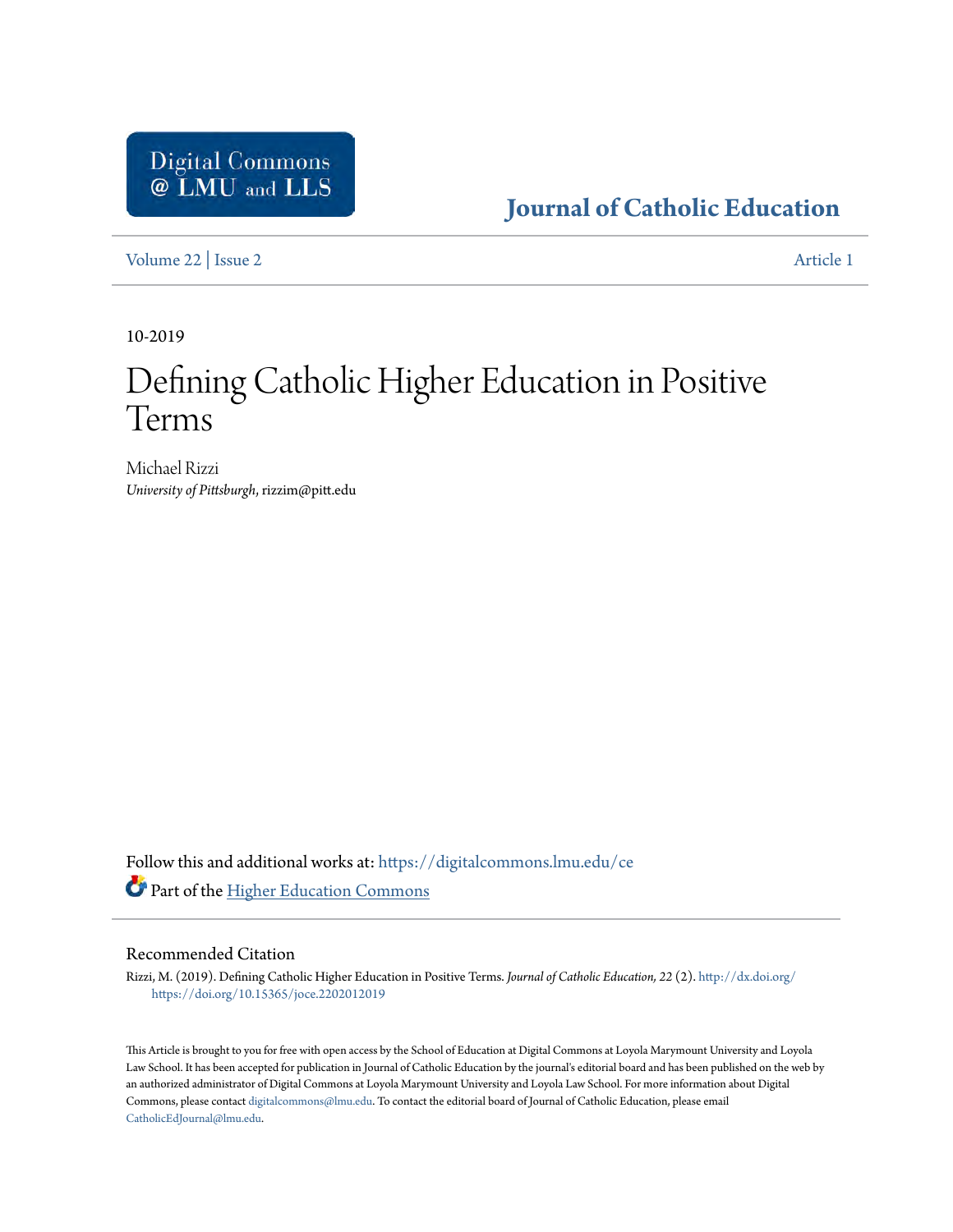# **Defining Catholic Higher Education in Positive Terms**

Michael Rizzi, Ed.D. University of Pittsburgh

*Debates about Catholic higher education in the United States sometimes focus too much on what Catholic colleges and universities should not do, rather than what they should do. This article attempts to reframe those debates away from the negative expressions of Catholic identity (i.e., denying guests a right to speak on campus based on their level of agreement with Catholic teaching) and toward more positive expressions, like promoting scholarship on Catholic history, culture, and theology. It reviews some key academic literature that approaches Catholic identity from this positive, proactive perspective, and attempts to categorize that literature into common, identifiable themes.*

# **Keywords**

Higher education, mission, identity, Catholic identity

It is an too easy (and interactually hazy) to define eatholic inglier education<br>in terms of what colleges and universities should *not* do. Some argue that<br>a Church-related university should *not* invite speakers or employ  $\Gamma$  t is all too easy (and intellectually lazy) to define Catholic higher education in terms of what colleges and universities should *not* do. Some argue that a Church-related university should *not* invite speakers or employ faculty tions should never provide a forum for opinions and ideas contrary to Catholic ideals. On the opposite end of the spectrum, some argue that Catholic universities, as cosmopolitan intellectual communities, should *not* interfere with the academic freedom of their faculty or the personal lives of their students, many of whom may not adhere to Catholic beliefs.

Neither of these positions is particularly constructive, because both focus on what Catholic schools should *forbid* rather than on what they should nurture and cultivate. Both arguments tend to be politically divisive, and tend to over-simplify what it means to be a university with a distinctively Catholic mission. By emphasizing the negative, they undervalue the many attractive qualities of a Catholic intellectual tradition that has animated Church-related universities for centuries: a commitment to holistic personal formation,

*Journal of Catholic Education,* Vol. 22, No. 2, Fall 2019, pp. 1-25. This article is licensed under a Creative Commons Attribution 3.0 International License. https://doi.org/10.15365/joce.2202012019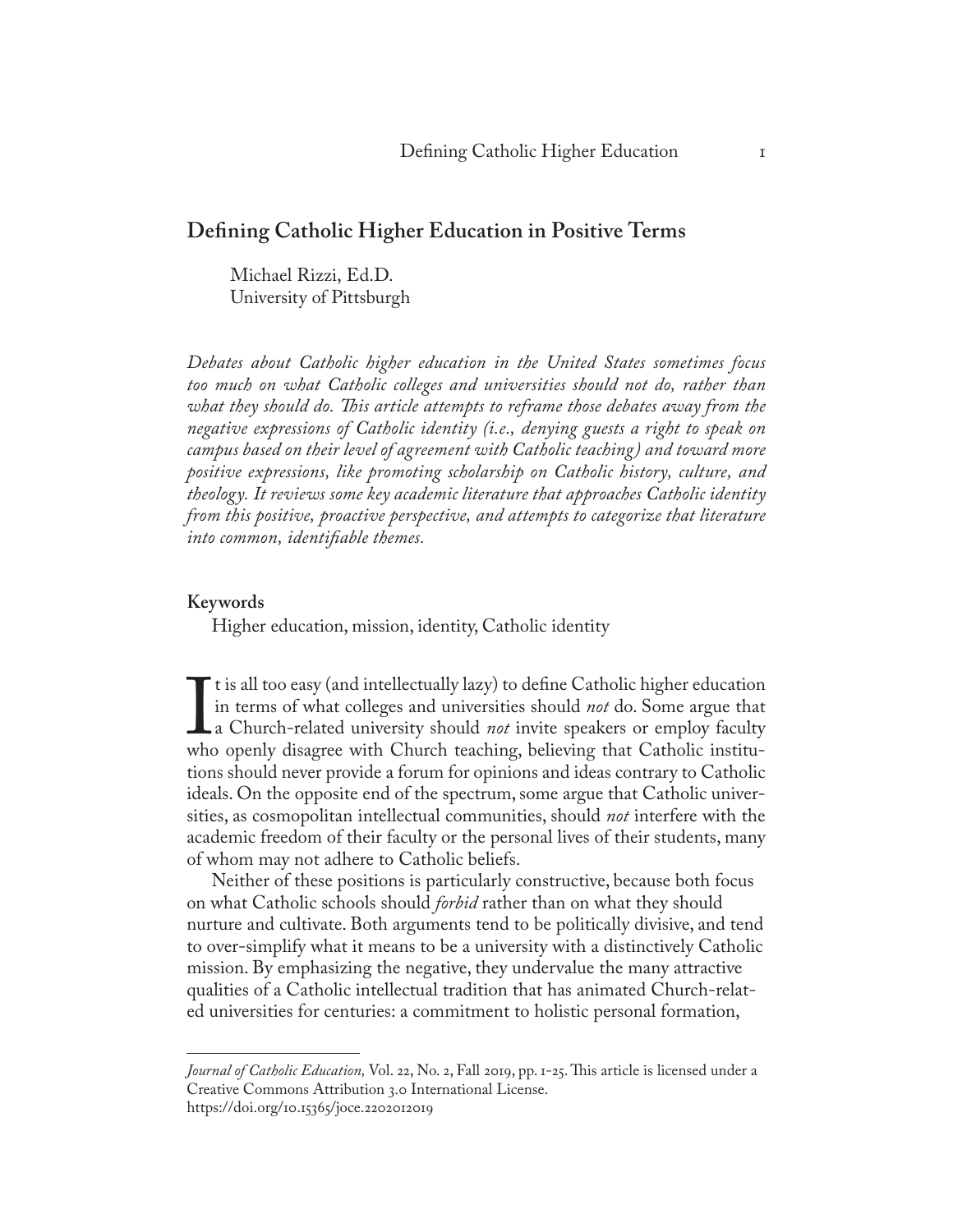interdisciplinary inquiry, and service-oriented learning outcomes, to name a few. It is time for Catholic institutions of higher education to define themselves not by what is disallowed, but by what is uniquely allowed, encouraged, and supported on their campuses.

The purpose of this article is to offer a modest framework to help Catholic universities understand their missions in positive, rather than negative, terms. It offers a review of scholarly literature that outlines what Catholic universities should *offer* (rather than what they should *deny*) to faculty, staff, and students, and it categorizes that literature into several broad themes that can serve as a rough guide for Catholic institutions seeking to understand their religious missions. While each individual Catholic college or university should consider its own circumstances as it reflects on its identity, and should always dialogue with its sponsoring diocese or religious congregation as it adapts its mission to the needs of the modern world, the literature review below may help some institutions of higher education to understand their Catholic identity in a proactive, rather than a reactive, way.

#### **Catholic Approaches to Education: European Foundations**

Education has been a key area of focus for the Catholic Church for millennia. Indeed, the very first universities that developed in the Middle Ages—Bologna, Oxford, Salamanca—could have been considered "Catholic universities" in the sense that they were staffed and sponsored by Church or monastic authorities. As such, Catholic philosophy on education and university mission can be traced back for centuries; Pope Alexander IV wrote to the University of Paris in 1255, charging it to be "dedicated to research, to teaching, and to the education of students who freely associate with their teachers in a common love of knowledge" (*Ex corde Ecclesiae*, 1990, para. 1). St. Thomas Aquinas, a Dominican theologian of the 13th century, became one of the most influential Catholic philosophers of all time due, in part, to his writings on epistemology and his academic methodologies. His beliefs strongly influenced the traditional Catholic notion that education should expand the life of the mind from all angles, fusing diverse subject areas and schools of thought into a single, inter-disciplinary understanding of the world (Byrne, 2004; Gleason, 1995). Such early Catholic writings focused primarily on what we, today, might call the scientific method; they were less preoccupied with the finer points of managing a university than with the nature of inquiry and the means by which humanity could uncover truths about the natural and spiritual worlds.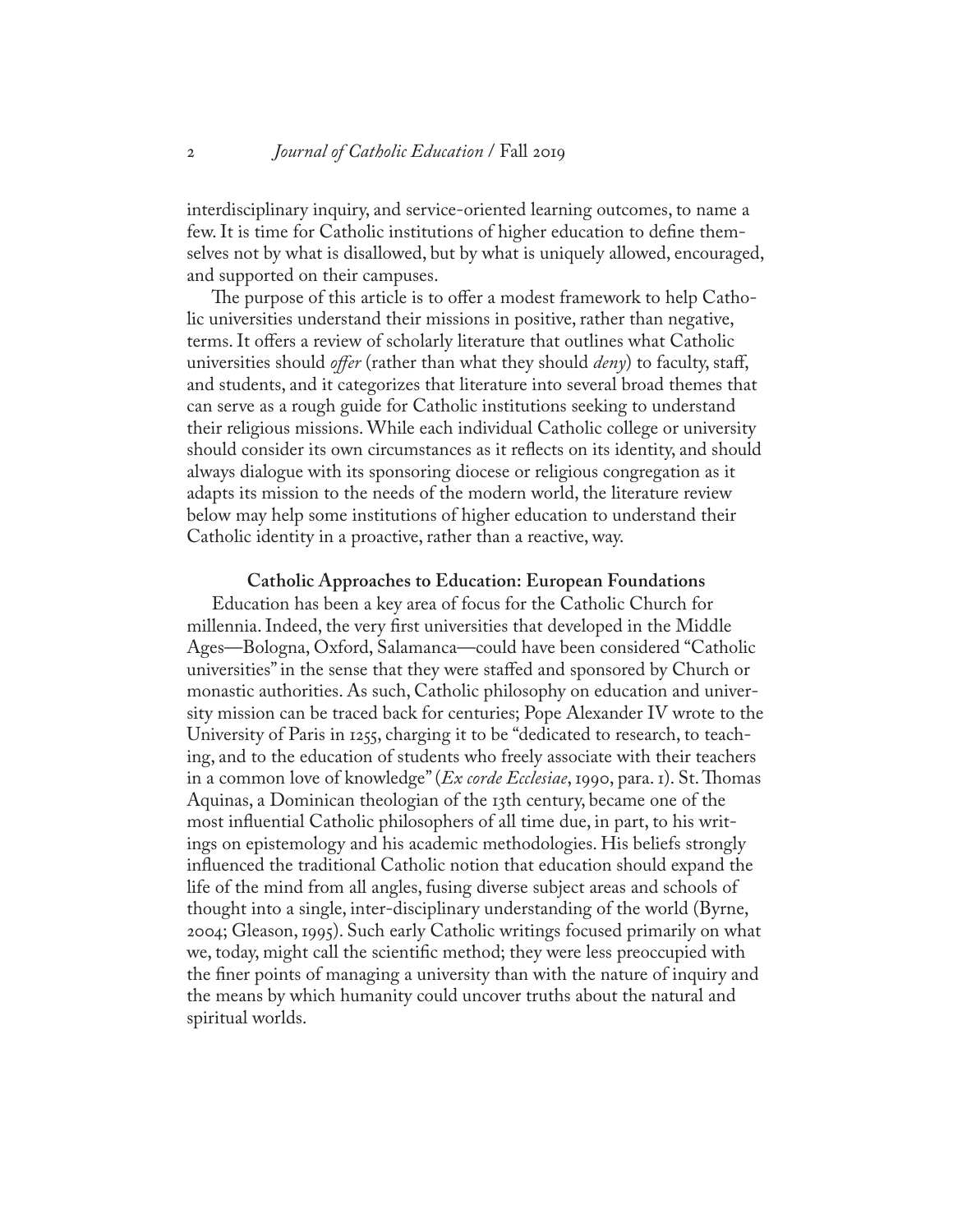St. Ignatius Loyola, the founder of the Jesuits in the sixteenth century, became interested in university education late in life and pushed the members of his order to establish universities organized into three main faculty divisions: humanities, natural philosophy (e.g., science), and theology (Buckley, 1998). In 1599, shortly after Loyola's death, the Jesuits published the *Ratio Studiorum*<sup>1</sup> — essentially a curriculum plan for ideal university education. The *Ratio* followed a seven-year plan of study, emphasizing Latin, the classics, and the work of important Catholic thinkers like St. Augustine of Hippo. While modern audiences might see this curriculum as old-fashioned, during the late Renaissance it was eminently practical, giving students the skills they needed to advance socially and professionally in European elite society (Gleason, 1995). Because the Jesuits soon emerged as the largest and most influential religious order associated with Catholic education, their *Ratio* became the basis for Catholic university curriculum for centuries, and remained the standard for Catholic education in the United States long after its practicality had faded in an industrialized economy (Power, 1972).

Perhaps the most influential classic piece of literature on Catholic higher education is *The Idea of a University* by John Henry Newman, an English cardinal and convert to Catholicism who spent his early career as a powerful Anglican prelate at Oxford. Published in 1852 just as the modern model of a research university was beginning to take shape, Newman's book decried the trend toward compartmentalization of knowledge, urging universities to do away with specialized academic departments and develop true "renaissance men" who could integrate elements of natural philosophy and theology into a meaningful whole (Newman, 2001). Newman also viewed the university as an agent of social mobility, observing in his own country that Irish Catholics ended their education at age 17, whereas the more upwardly mobile Protestants ended theirs at 22 (Bergman, 2011).

The over-arching theme uniting these classic works of philosophy is a dedication to the whole mind—a belief that universality is preferable to specialization, and that educated, enlightened individuals should achieve mastery of a variety of subject areas. In today's language, we would call this inter-disciplinary learning, but at the time, it was seen as the end goal of all university education, designed to bring the learner closer to an understanding of the ultimate spiritual and intellectual truth. If there is a distinctively "Catholic" approach to learning, it is this (Brady, 2013). Such education was long seen as necessary for human happiness and decidedly superior to educa-

<sup>1</sup> See http://www.bc.edu/sites/libraries/ratio/ratio1599.pdf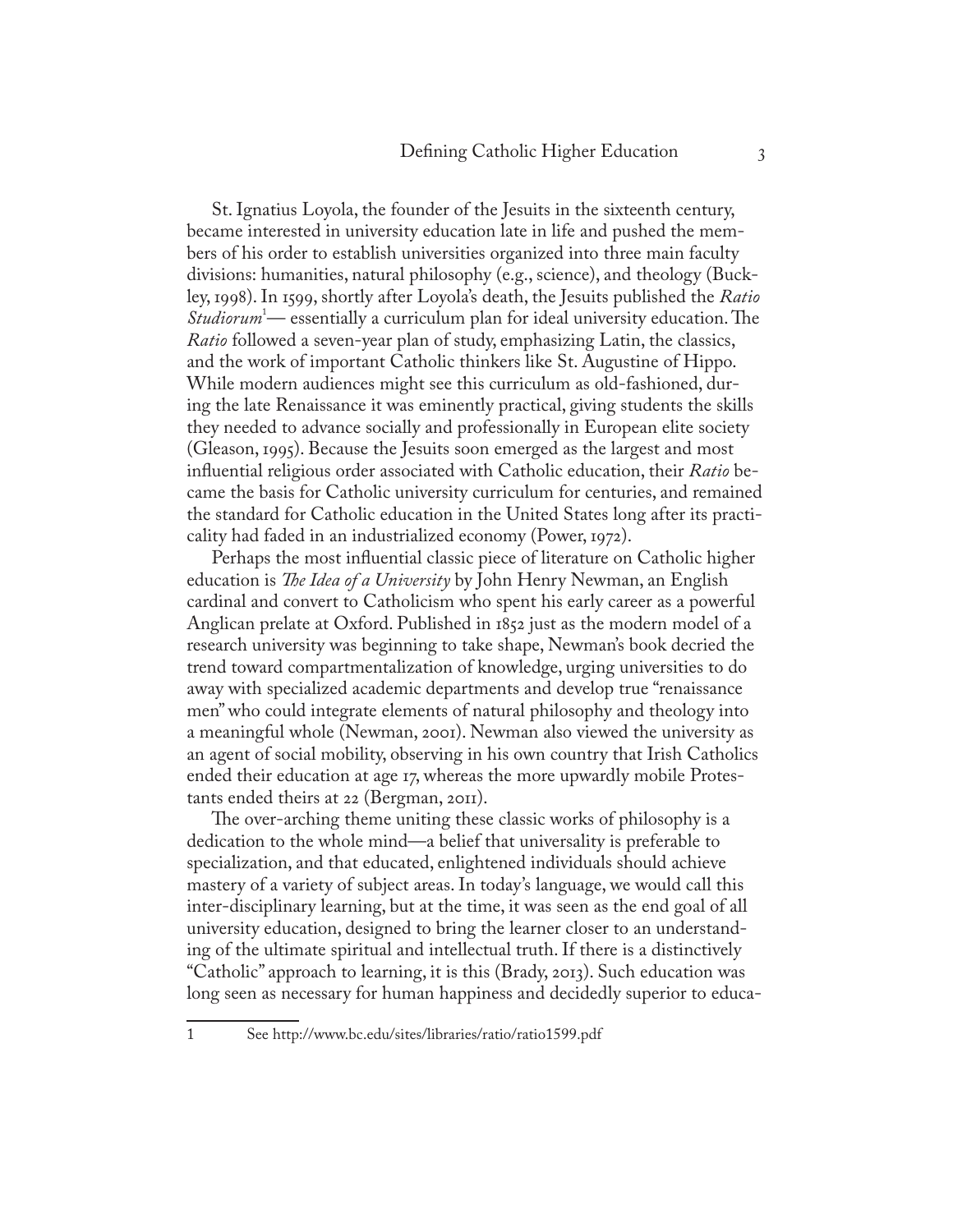tion for trades or professions (Gleason, 1995). However, the history of Catholic higher education in America shows that this emphasis on long, intense intellectual formation in search of divine truth often found itself at odds with the pragmatic imperatives associated with economic mobility in American society (Power, 1972).

# **The American Experiment**

As recently as the early 1900s, most American Catholic colleges were small, undergraduate-focused institutions offering a six- or seven-year classical curriculum rather than the four-year curriculum familiar to us today (Gleason, 1995). Small staffs of resident priests, brothers, and sisters ran the colleges on shoestring budgets, sharing responsibility for teaching, administration, discipline, and counseling (Power, 1972). Post-World War II increases in enrollment, along with stricter accreditation standards, forced the colleges to expand dramatically in the late twentieth century, professionalize their staffs, fundraise, and hire large numbers of lay faculty who diluted the presence of the founding religious orders on campus (Gleason, 1995). This has led to interesting questions about what differentiates Catholic higher education from other kinds of higher education today.

As a field, the serious academic study of American Catholic universities and their missions is arguably still in its early stages. Although the key questions about Catholic institutional identity have been debated for over a century in the United States, scholarly articles on the subject do not begin to appear in earnest until the 1970s, shortly after Vatican II. Even then, published work amounts to a trickle until the 1990s, leaving only about 20 years' worth of studies from which to meaningfully draw. The various perspectives on this topic have not yet coalesced into identifiable schools of thought; scholars cannot easily situate their work into a "Chicago School" or a "Berkeley School," as in other fields like monetary economics.

Instead, generally speaking, scholarship on this topic can roughly be categorized as "traditionalist" or "progressive" (my terms). Some "traditionalist" scholars take the view that Catholic universities have "sold out" to the needs of the secular academy, losing their distinctive identity and turning their backs on the Church that nurtured them. These authors tend to advocate a return to the "good old days" when Catholic institutions existed primarily as citadels of Western culture, and when religious practice was incorporated unapologetically into the classroom (Briel, 2012; Hendershott, 2009; Schuttlofel, 2012). Scholars in the "progressive" camp are not true opposites of the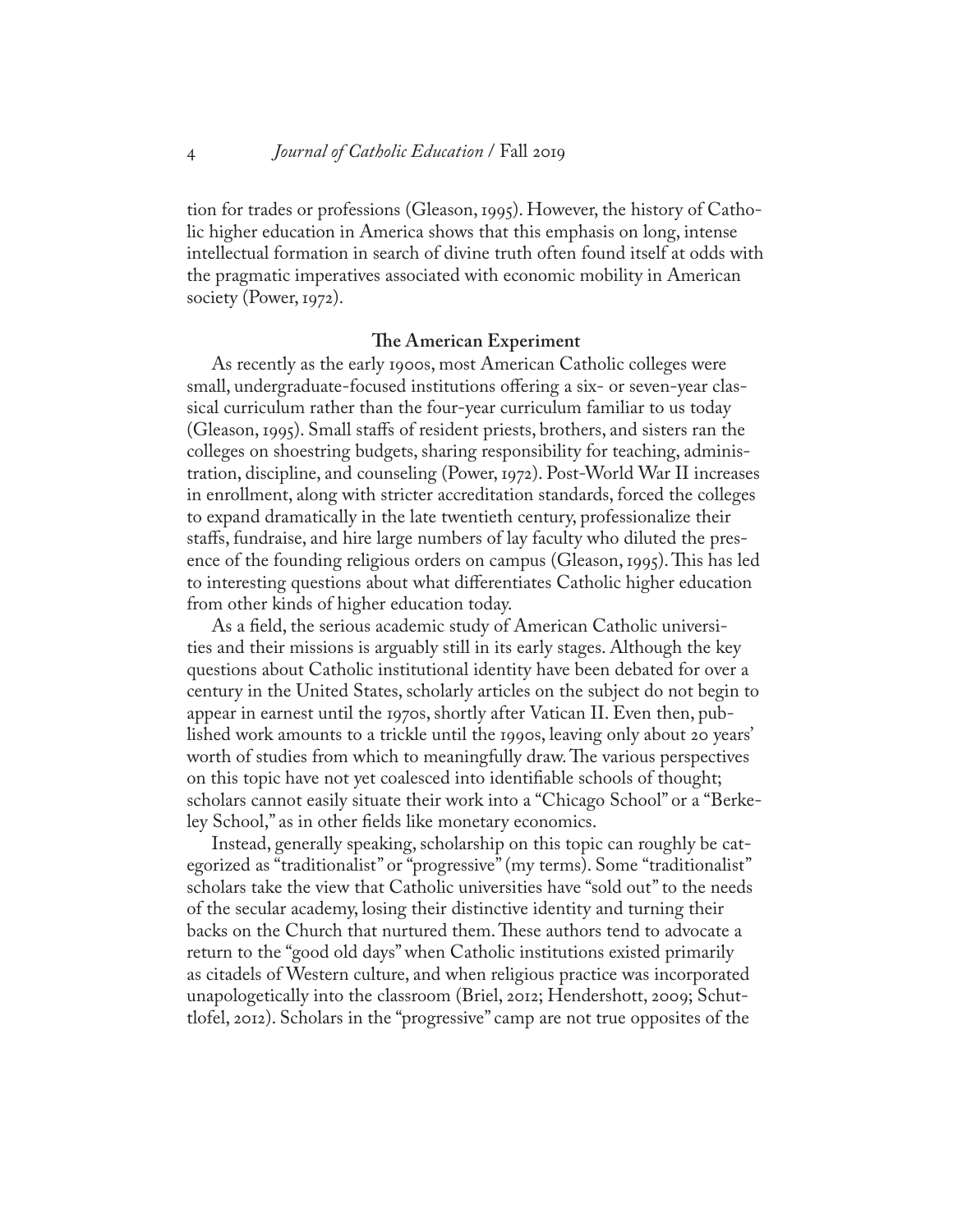traditionalists, since both groups tend to care deeply about Catholic education, and hardly any scholars have argued publicly that Catholic colleges should abandon their religious identities. Nor do progressives necessarily see the Catholic culture on campus as doomed to irrelevance; they simply accept that the nature of Catholic education has changed, and they try to identify ways in which it can evolve pragmatically while maintaining its core values, whatever those are defined to be (Carney, 2010; Currie, 2011; Penzenstadler, 2000; Porth, McCall, & DiAngelo, 2012).

One of the earliest attempts to define the nature of modern American Catholic higher education was the "Land O'Lakes Statement," a document drafted by leading Catholic university presidents in 1967, just as institutions like Georgetown, Fordham, and Notre Dame were emerging as modern research universities. Although current and future bishops were among its signatories, the Statement was not a mandate by the Church hierarchy; it was simply a strategic plan representing the collective wisdom of some of the most respected Catholic educators in the United States at the time. A Vatican document, *Ex corde Ecclesiae*, authored by Pope John Paul II and published in 1990, provides a more authoritative set of guidelines. Both documents offer valuable instructions for how a Catholic university should live out its identity in practice, and both will be cited extensively in the paragraphs below. Much of the modern American scholarship surrounding Catholic higher education can be described as a reaction to and an interpretation of these two documents.

# **Elements of Catholic Institutional Identity**

A close reading of the scholarship on Catholic higher education reveals general theoretical themes that appear again and again across articles and across individual cases. This article organizes the literature into four thematic elements of Catholic institutional identity: Academics and Teaching, Research and Scholarship, Student Life, and Administration. These categories are my own and may be criticized, but they attempt to organize the views of various authors who define Catholic identity differently and study it using varied, but recurring ideas and concepts.

#### **Academics and Teaching**

Teaching and learning are core functions of any college or university, and scholars of Catholic higher education pay close attention to this area. Much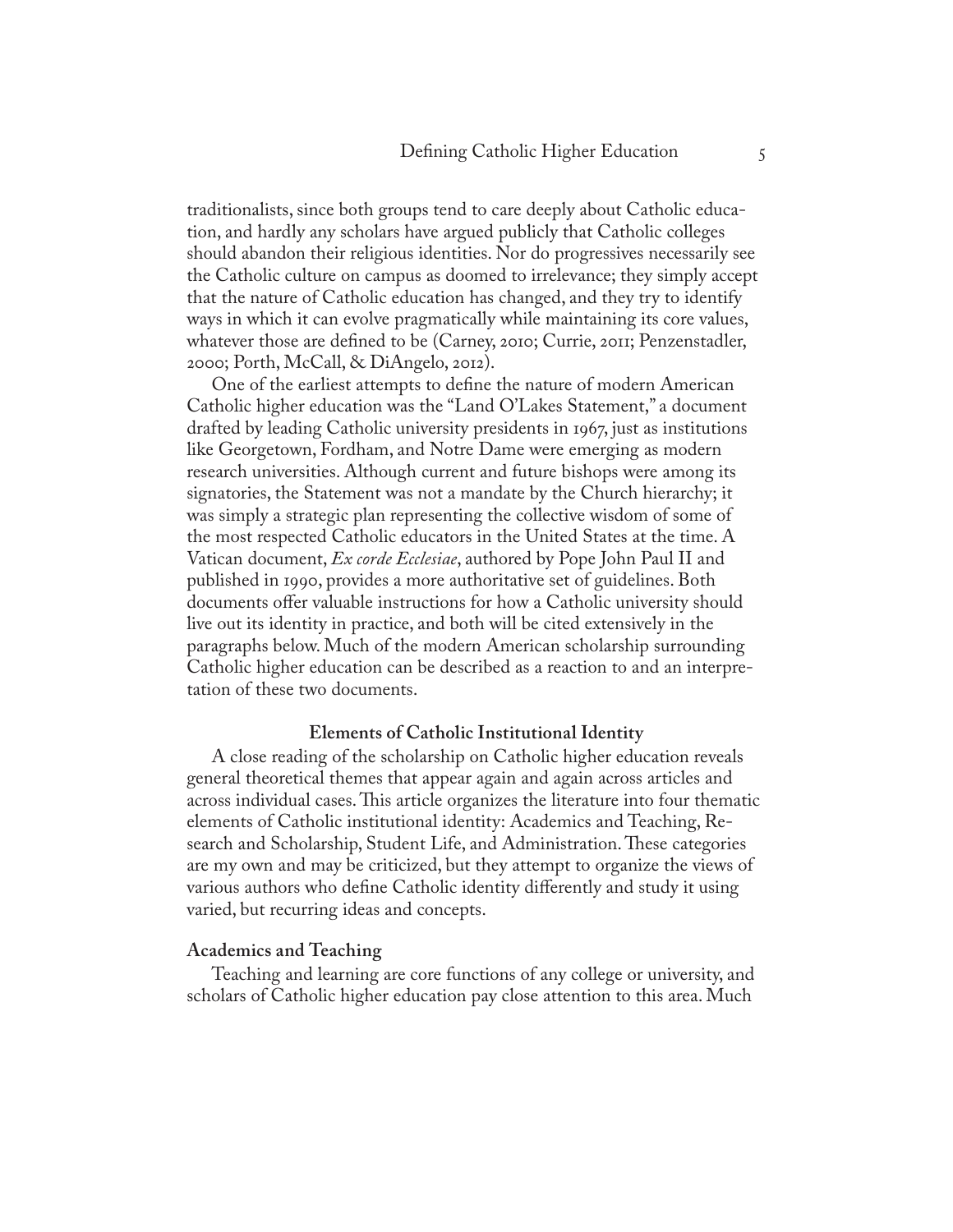of the literature on Catholic higher education focuses on academics and curriculum, and many of these articles emphasize one of three main sub-themes: the importance of interdisciplinary inquiry, the need to translate classroom learning into purposeful action, and the duty of Catholic institutions to teach their students about Catholicism.

Characteristic Explanation Sample of Relevant Literature Interdisciplinary Inquiry Brings multiple disciplines into dialogue with each other, especially with theology, philosophy, and ethics. Dialogue between faith and reason. Byrne, 2004; Brady, 2013; Briel, 2009; Flanagan, 2010; John Paul II, 1990; "Land O'Lakes," 1967; Macintyre, 2001; Newman, 2001; Nichols, 2000 Education for a Purpose Education is used in service Bergman, 2011; Caldwell, to others, not for its own sake. Values are lived through applied learning, putting contemplation into action. Domhidy, Homan, & Garanzini, 2000; Flanagan, 2010; Gleinster Roberts, 2008; "Land O Lakes," 1967; Levine, 1986; Porth, McCall, & DiAngelo, 2009; Sanders & Clough, 2011 Informative about **Catholicism** Students gain knowledge about Catholic history, culture, religious beliefs, and rituals. Understand the founding order's charism and mission. Briel, 2009; Gray & Cidade, 2010; Heft, 2009; Hendershott, 2009; King, 2014; King & Herr, 2015; Porth, McCall, & DiAngelo, 2009

Table 1 *Elements of Catholic Institutional Identity: Academics and Teaching*

**Interdisciplinary inquiry.** One of the oldest distinctively "Catholic" characteristics of education, dating back to Newman's *Idea of a University* (Newman, 2001), is the notion of interdisciplinary learning. Both *Ex corde Ecclesiae*  ( John Paul II, 1990) and the "Land O'Lakes Statement" (1967) draw attention to the importance of exposing students to multiple subject areas and incorporating a theological perspective into all disciplines. Quoting documents from Vatican II, *Ex corde* states*:*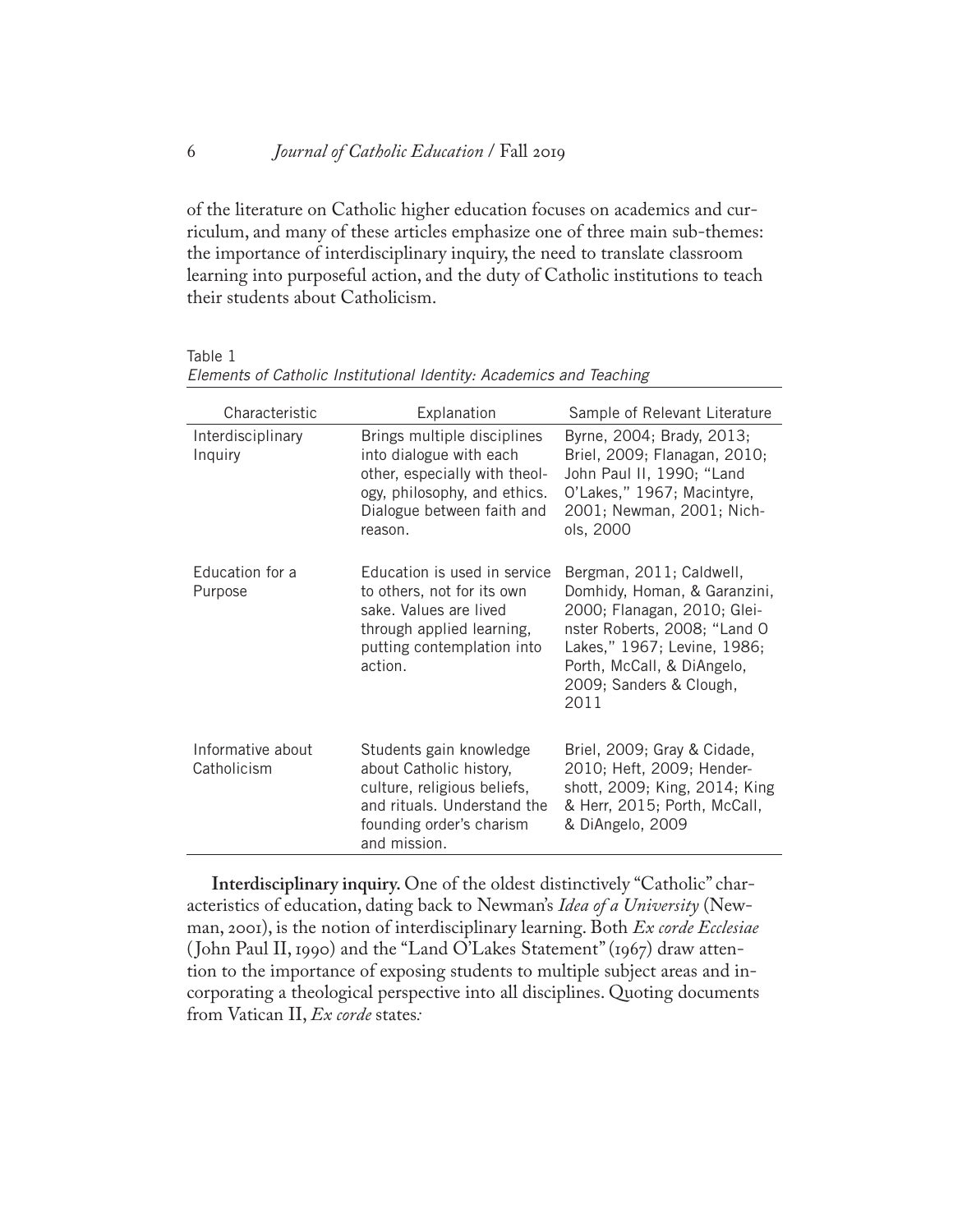In promoting this integration of knowledge, a specific part of a Catholic University's task is to promote *dialogue between faith and reason,* so that it can be seen more profoundly how faith and reason bear harmonious witness to the unity of all truth. While each academic discipline retains its own integrity and has its own methods, this dialogue demonstrates that 'methodical research within every branch of learning, when carried out in a truly scientific manner and in accord with moral norms, can never truly conflict with faith. For the things of the earth and the concerns of faith derive from the same God' (Part I, paragraph 7, emphasis in original).

How best to promote this dialogue between faith and reason is a matter of debate. Flanagan (2010) argues that a university's identity and priorities are reflected in its curriculum, and that the core curriculum of any Catholic university must reflect its religious mission. Brady (2013) correctly notes that Catholic schools must have outstanding programs within each discipline, or those in the academic profession will not take them seriously. He argues that students at Catholic schools should be exposed to the depth of the Catholic intellectual tradition, integrating various fields of study in the tradition of Aquinas and Newman, and that dialogue with non-Catholic traditions is not just possible, but essential to that process. He further posits that the values of the Catholic faith and the values of the academy are complementary, as "a reasoned faith implies faith in reason" (p. 194).

Roche (2003) argues that Catholic universities and their interdisciplinary approach to knowledge are, in fact, better suited to promote meaningful education than are hyper-specialized, large secular institutions:

Bridging the liberal arts college and the research university, America's leading Catholic universities are the ideal size for interdepartmental dialogue – with enough scholars to form clusters of strength but not so many that faculty members cannot seek out intellectual partners in conversation from other departments. Aristotle suggests in the *Politics*  that there is a quantitative limit to the *polis…*This could be said of the university as well, and many research universities challenge this limit, effectively discouraging dialogue across the disciplines and elevating by default overspecializations, which is one of the greatest dangers to contemporary intellectual inquiry. (p. 38)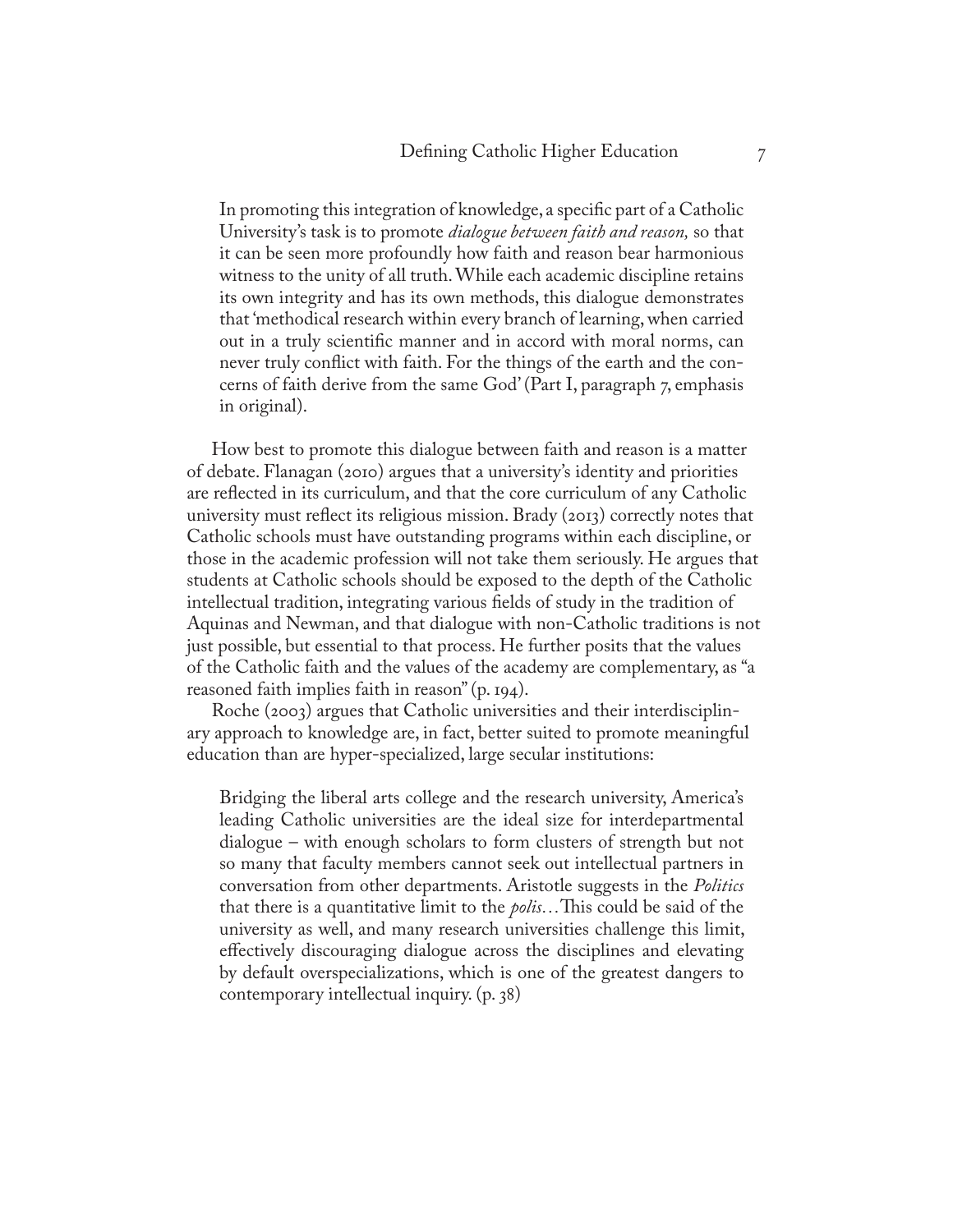Roche (2003) concludes by suggesting that secular research universities could improve many of their practices by emulating their Catholic counterparts, just as Catholic schools have borrowed liberally from the secular university model in recent decades.

**Education for a purpose.** An important element of Catholic identity with which virtually all students, Catholic and non-Catholic alike, can identify is the need to serve the less fortunate. Many universities have begun to emphasize community service as a convenient, inclusive way to express their missions. Gleinster Roberts (2008) writes about her experience studying and evaluating ways in which Duquesne University incorporated community service into its curriculum, concluding that service opportunities give her students a richer experience than classroom teaching alone, and better reflect the charism of Duquesne's founding religious order, the Spiritans. Byrne (2000) describes a similar program at Boston College, designed to encourage students to use their learning for practical, service-oriented community work. He summarizes the tension between Catholic universities, which should be an agent of good for the community, and the values of the modern academy in this way:

Over the past thirty or so years, we have witnessed a great transition in the academic standards and structures at our Jesuit colleges and universities, and our standards now may be said to emulate those of the great secular universities. Their ideal of higher education received its most influential contemporary articulation from Max Weber, whose wellknown fact-value dichotomy has led to a correlative divorce…between the academic quest for knowledge and public pursuit of practice.

Unfortunately, this way of conceiving the purpose of the university tends to obscure the fact that the great modern emphasis on science and higher learning was itself derived from the Enlightenment's hope that modern forms of reason would liberate human life. (p. 265)

If service learning and education for practical ends is a goal of Catholic education – one that the broader academy has wrongly shunned in our generation – then Catholic universities have a special obligation to preserve this lost art in American higher education, or so the argument goes. Numerous scholars (Bergman, 2011; Caldwell, Domhidy, Homan, & Garanzini, 2000; Roche, 2003; Sanders & Clough, 2011) have taken this line of argument.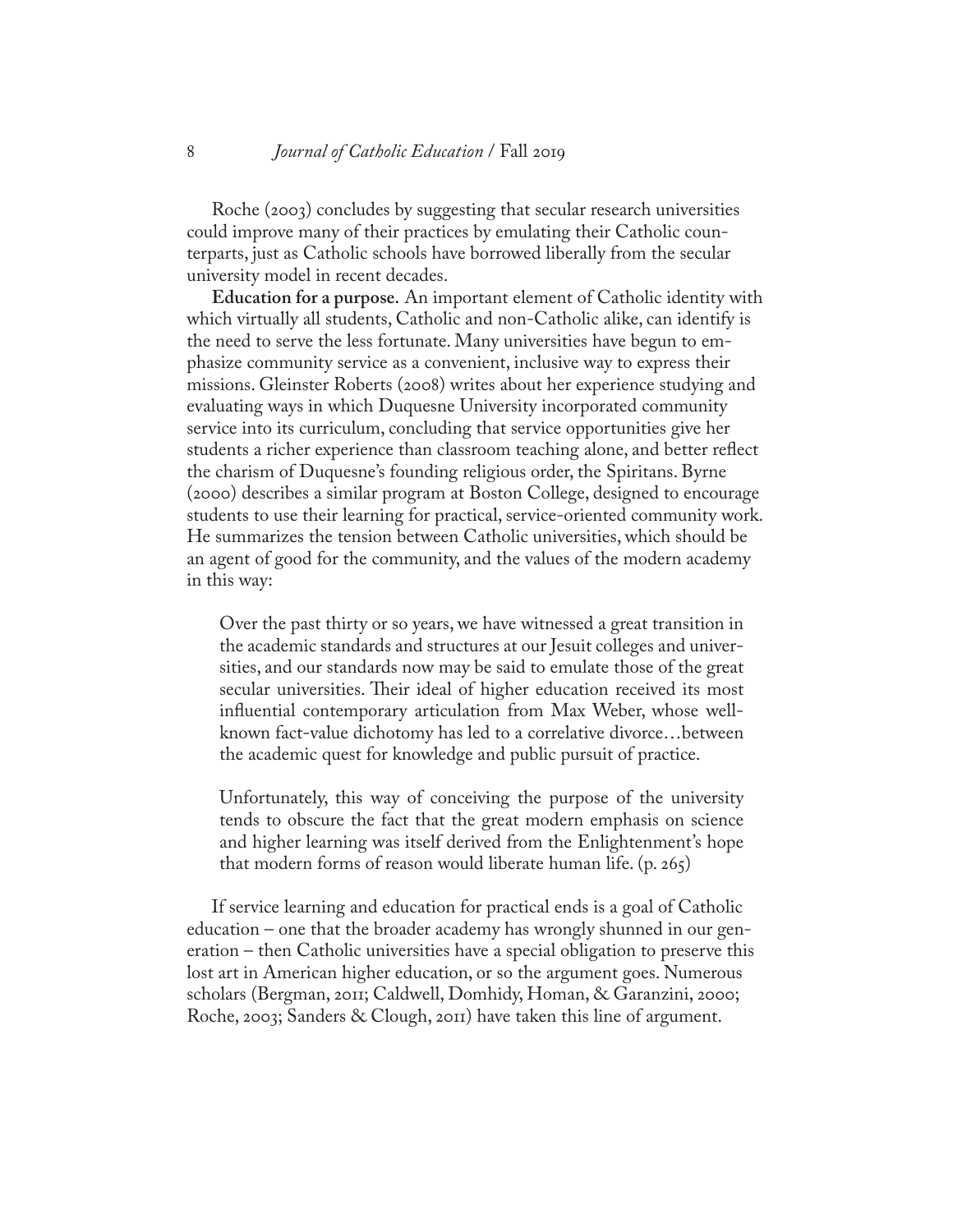**Informative about Catholicism.** To help teach students about the Church itself, several Catholic universities (beginning with Minnesota's University of St. Thomas in 1993) have begun to add "Catholic studies" to their lists of major offerings. Such initiatives sometimes take the form of a research center (Sanders & Clough, 2011) but most often have been organized into an academic program or department. Briel (2009) argues that Catholic studies programs are crucial to universities' efforts to infuse Catholic tradition into the curriculum, as they not only provide students with an option to study that tradition formally, but also serve as a resource to coordinate such thinking across departments. Nonetheless, the trend has not been without its detractors. Heft (2009) counters Briel (2009) in arguing that Catholic studies programs tend to be poorly funded and relatively unpopular among students, which can lead to a sense that they are academic step-children of the university, causing faculty members to look down upon them (and, by corollary, the university's Catholic identity) as ancillary or inferior to better-established academic disciplines.

It stands to reason that a Catholic university should provide its students an opportunity to learn about Catholic history, Catholic culture, and Catholic theology. Just as the University of Hawaii offers courses in Hawaiian language, and just as the University of Virginia offers courses on Virginia history, so too should Catholic universities seek to disseminate knowledge relevant to Catholic identity. Some examples include the University of Notre Dame's course offerings in the Irish Gaelic language, Georgetown University's program in medieval studies, or Duquesne University's program in sacred music. Where would such important elements of Catholic history and culture be preserved, studied, and promoted if not at a Catholic university?

#### **Research and Scholarship**

The concept of a "research university" – an institution whose mission is primarily to create new knowledge rather than to teach – is fairly new to American Catholic higher education. It can be said to have begun with the founding of the Catholic University of America (originally a graduate-only institution) in 1887, but gained momentum around the middle of the twentieth century. In an influential 1955 article, an American priest, Msgr. John Tracy Ellis, criticized American Catholics for failing to produce scholars commensurate with their numbers, for sponsoring too many low-quality universities, and for allowing Protestant and secular institutions of higher education to take the lead in shaping American thought, culture, and government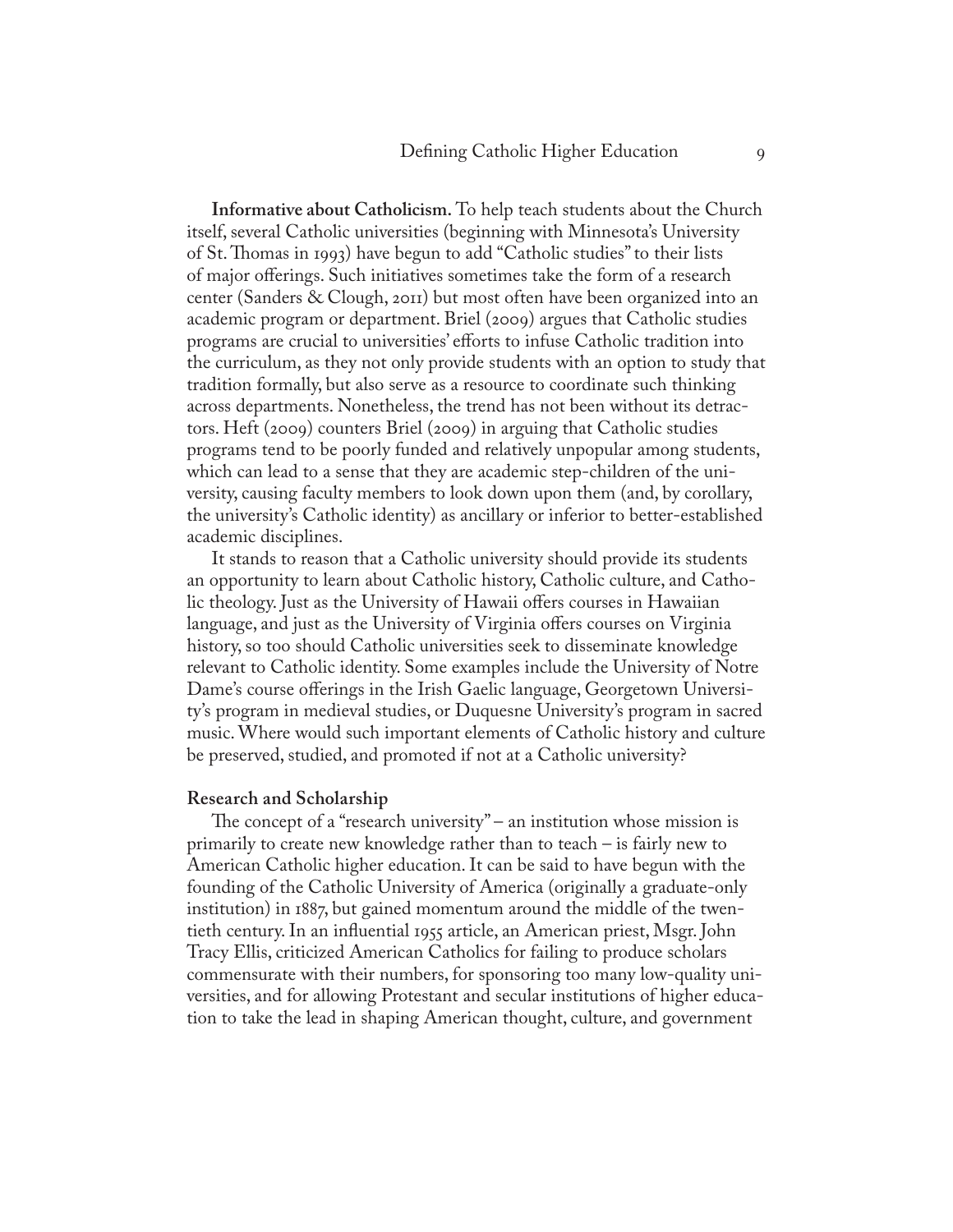(Ellis, 1955). In response, as Catholic universities added a research component to their traditional teaching missions, they began to reflect on how their religious identity should affect their scholarly ambitions – leading directly to the "Land O'Lakes Statement" in 1967.

Literature on this topic often emphasizes three areas in which Catholic universities are well-positioned to make a meaningful contribution to American intellectual life: research that incorporates an ethical and theological perspective, research about Catholics and about Catholicism, and research on interreligious understanding.

| Characteristic                           | Explanation                                                                                                                                                                             | Sample of Relevant Literature                                                                                                                                                                                           |
|------------------------------------------|-----------------------------------------------------------------------------------------------------------------------------------------------------------------------------------------|-------------------------------------------------------------------------------------------------------------------------------------------------------------------------------------------------------------------------|
| Ethical and Theologi-<br>cal Perspective | Research is informed by<br>morals, ethics, and theo-<br>logical perspective.                                                                                                            | Byrne, 2004; John Paul<br>II, 1990; "Land O'Lakes,"<br>1967; Macintyre, 2001;<br>MacKenzie, 2000; Roche,<br>2003                                                                                                        |
| Service to the Church                    | Research is conducted on<br>topics of interest to the<br>Church, relevant to Catholic<br>populations and Catholic<br>culture, and fulfills the<br>needs of Catholic organiza-<br>tions. | Carney, 2010; John Paul<br>II, 1990; "Land O'Lakes,"<br>1967; Monzell, 1969                                                                                                                                             |
| Interreligious Dialogue                  | Research promotes mutual<br>understanding between<br>Catholics and non-Cath-<br>olics, brings Church into<br>dialogue with others, and<br>promotes intellectual open-<br>ness.          | Brady, 2013; Ferrari, Bot-<br>tom, & Matteo, 2014; Ferrari<br>& Janulis, 2009; John Paul<br>II, 1990; "Land O'Lakes,"<br>1967; Penzenstadler, 2000;<br>Porth, McCall, & DiAngelo,<br>2009; Roche, 2003; Rodden,<br>2012 |

# Table 2

| Elements of Catholic Institutional Identity: Research and Scholarship |  |  |  |
|-----------------------------------------------------------------------|--|--|--|
|-----------------------------------------------------------------------|--|--|--|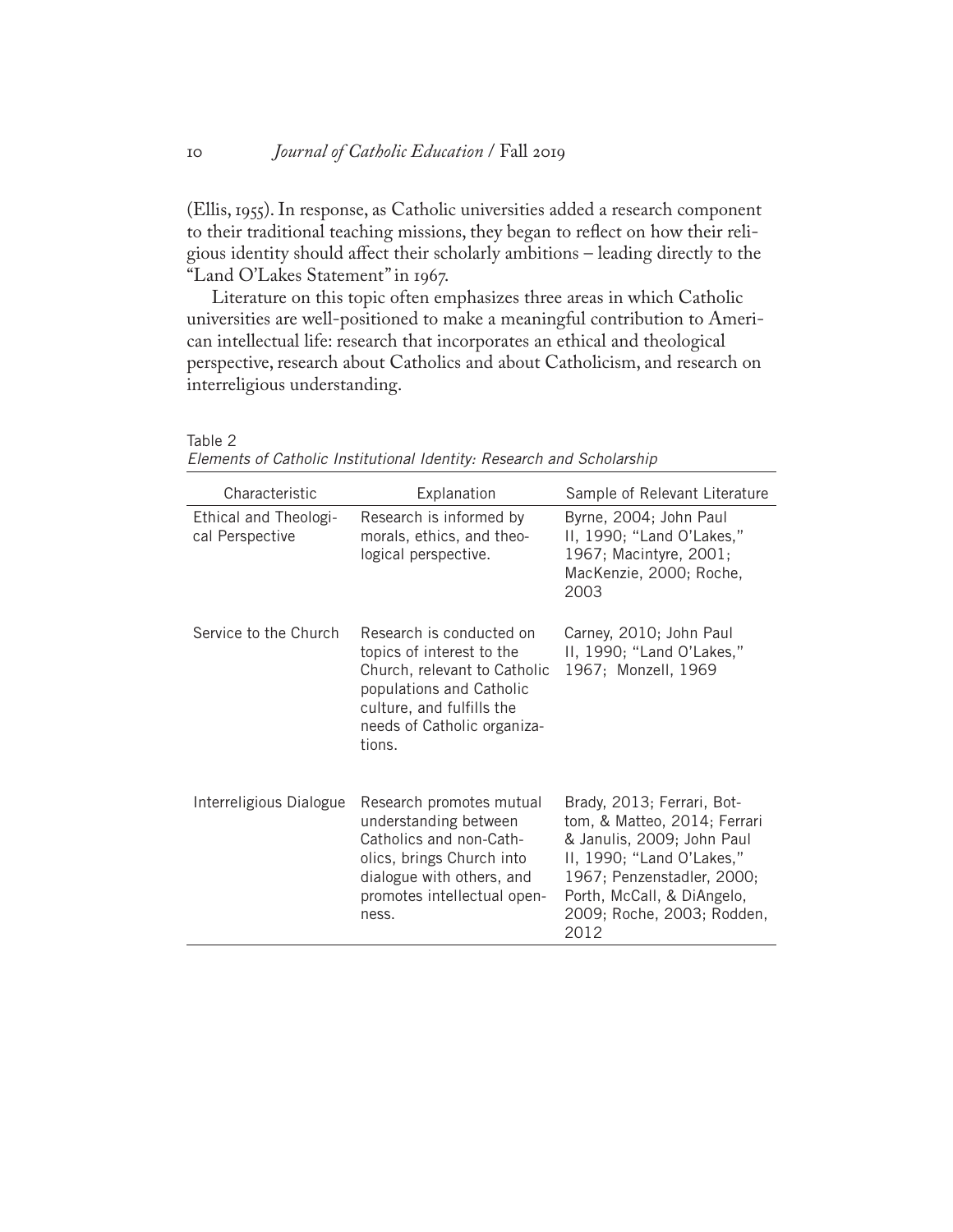**Ethical and theological perspective.** Byrne (2004) and Roche (2003) both see research excellence as inherently compatible with Catholic identity. However, they both emphasize that Catholic universities have a unique responsibility to incorporate a theological and moral perspective into their research, and to promote a culture in which scholars feel comfortable doing so. Byrne (2004) sees this "research vocation" (his title) as essential to a university's mission to serve the Church and the broader human family.

The Land O'Lakes Statement ("Land O'Lakes," 1967) asserts that Catholic institutions are uniquely positioned to explore the "philosophical and theological dimension to most intellectual subjects" (article 4), urging universities to cultivate an environment in which faculty (in all disciplines) can research the theological implications of their work. Roche (2017) takes a similar view, arguing that a university's Catholic identity can liberate faculty to ask questions and pursue theologically-informed lines of inquiry that might be (at best) overlooked or (at worst) frowned upon at secular institutions.

*Ex corde Ecclesiae* ( John Paul II, 1990) likewise urges Catholic universities to seek solutions to new ethical problems that emerge in each generation, and to maintain "concern for the ethical and moral implications both of its methods and of its discoveries" (Part I, paragraph 18). With respect to graduate and professional education, it explains that "the programme of studies for each of the various professions is to include an appropriate ethical formation in that profession" (Part II, article 4, paragraph  $5$ ).

Porth, McCall, and DiAngelo (2009) discuss ways to incorporate an ethical perspective into even the most stereotypically narrow forms of graduate education – the Master of Business Administration. Reviewing the mission statements of Catholic business schools, they find that such schools generally do not mention their religious identities, and that their emphasis on ethics and social justice in the curriculum was largely indistinguishable from that of non-Catholic schools. They advocate for change, urging their colleagues to integrate business ethics more deliberately into their graduate programs.

**Service to the Church.** I include this sub-heading in the discussion because it is mentioned explicitly by both "Land O'Lakes" (1967) and *Ex corde Ecclesiae* ( John Paul II, 1990), although relatively little scholarship has focused on this point. The "Land O'Lakes Statement" calls on Catholic universities to embrace their "special obligation to carry on…activities, appropriate to a university, in order to serve the Church and its component parts" (article 7). It also laments that "Catholic universities in the recent past have hardly played this role at all. It may well be one of the most important functions of the Catholic university of the future" (article  $\zeta$ ).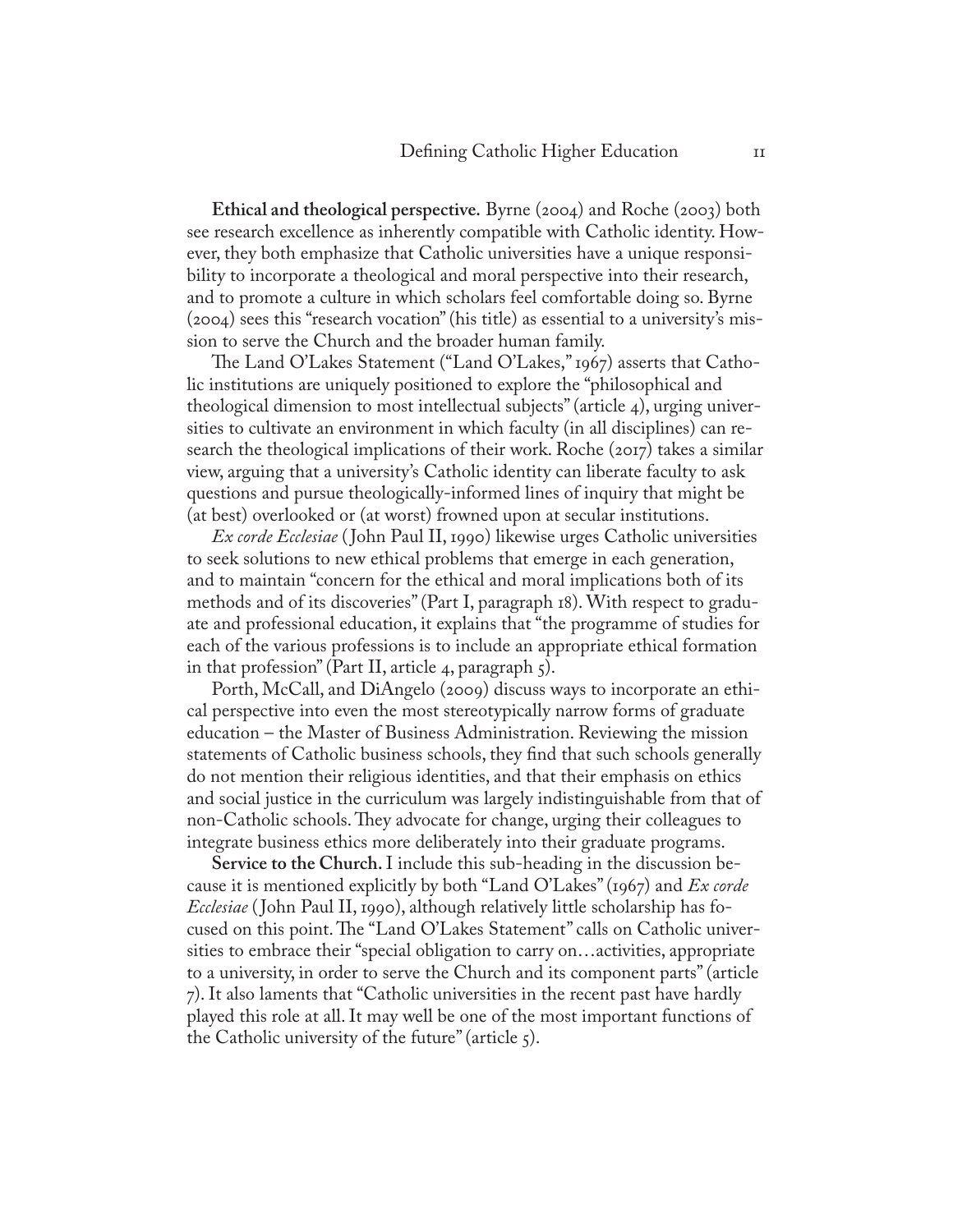#### *Ex corde* states:

Through teaching and research, a Catholic University offers an indispensable contribution to the Church. In fact, it prepares men and women who, inspired by Christian principles and helped to live their Christian vocation in a mature and responsible manner, will be able to assume positions of responsibility in the Church. Moreover, by offering the results of its scientific research, a Catholic university will be able to help the Church respond to the problems and needs of this age (John Paul II, 1990, Part I, paragraph 31).

Monzell (1969) discusses the role of Catholic schools in maintaining Catholic cultural traditions and Carney (2010) mentions the potential for a Mercy-affiliated college to serve "as a 'think tank' on issues of concern to the Sisters of Mercy" (p. 109), but other scholarly articles on this specific topic are rare. Nonetheless, to some extent, many universities have heeded the call to serve the institutional Church. Georgetown sponsors the Center for Applied Research in the Apostolate (a social science institute that collects statistics for Catholic dioceses) as well as an Initiative on Catholic Social Thought and Public Life (which promotes a Catholic perspective on policy issues in the nation's capital). Notre Dame sponsors the Alliance for Catholic Education, a kind of "Teach for America" program for Catholic elementary schools. Various university presses publish scholarly work relevant to Catholic institutions, including journals like the *Journal of Catholic Education* (Loyola Marymount University) and the *Journal of Catholic Higher Education* (Villanova University). Carlow University sponsors the Carlow Roundtable, a series of conferences for faculty and administrators at Mercy-affiliated colleges and universities, designed to promote dialogue on the Mercy tradition (Carlow University, 2011). It is clearly within the mandate of any Catholic university to create knowledge relevant to the Church, to bring Catholic interests into the scholarly sphere, and to use its research capacity to help the Church respond to contemporary issues.

**Interreligious dialogue.** A key challenge for Catholic schools is the need to help Catholic and non-Catholic students alike to achieve appreciation for the Catholic tradition, as well as for other traditions. This takes place through the work of research institutes like Georgetown's Center for Muslim-Christian Understanding as well as informally through interreligious dialogue between diverse faculty, staff, and students on campus.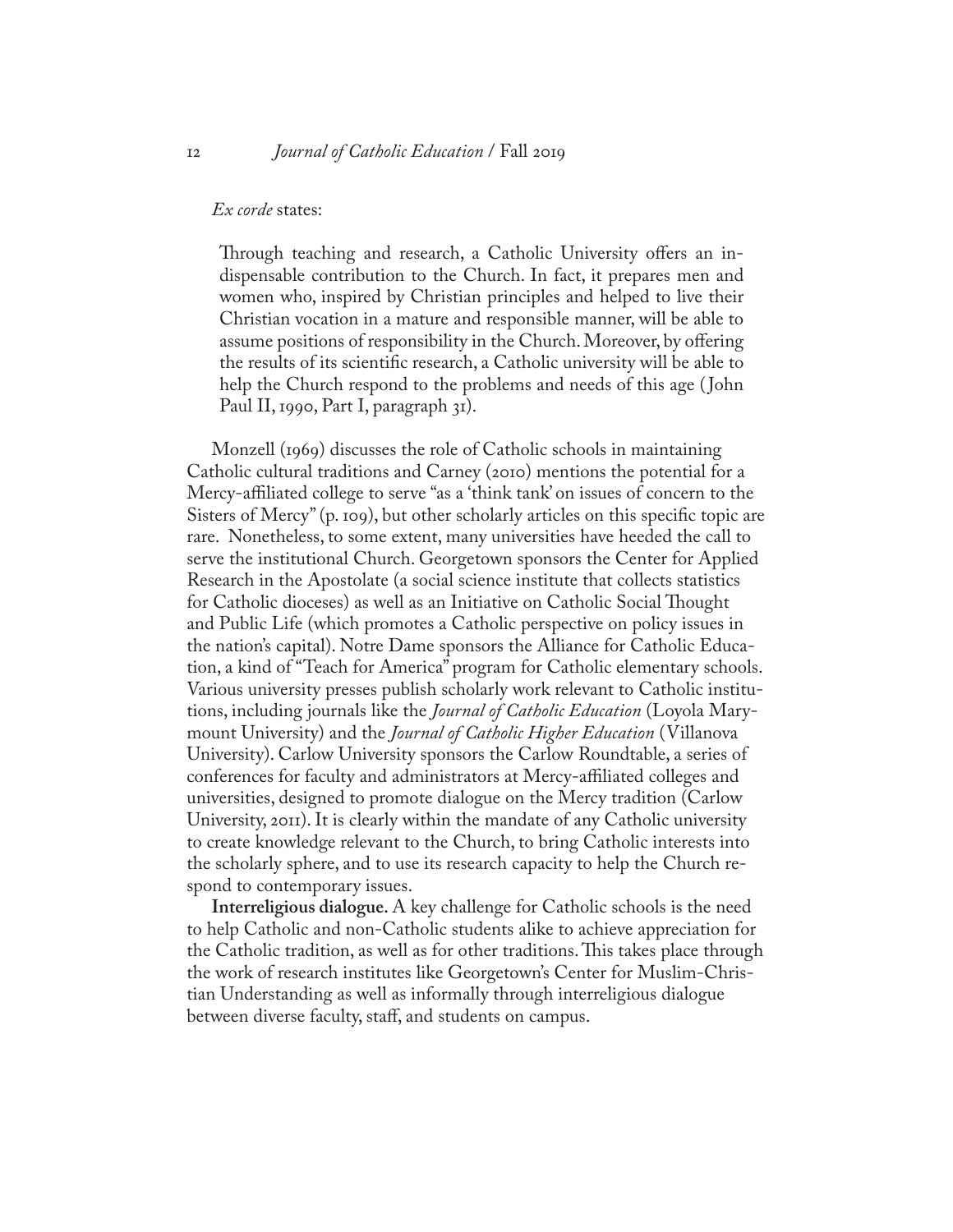There is some scholarly evidence that universities are falling short in this end. Ferrari, Bottom, and Matteo (2014) conducted a survey on two Catholic college campuses, finding that Catholic students reported feeling a stronger sense of community on campus than did non-Catholics (although both groups felt that the schools were making concerted efforts to promote diversity and inclusion among all religious groups). In a separate study, Ferrari and Janulis (2009) found data suggesting that Catholic faculty and staff are more likely than non-Catholics to support their University's mission, but that both groups equally supported diversity and inclusion on campus. It remains important for Catholic universities to find ways to integrate all students into their campus communities and make all feel welcome. Indeed, *Ex corde Ecclesiae* explicitly acknowledges that non-Catholic faculty and students have an important place in Catholic schools, calling on the universities to respect "their religious liberty" ( John Paul II, 1990, Part I, paragraph 27) and offer them "initiatives for reflection and prayer in accordance with their own beliefs" (Part I, paragraph 39).

Penzenstadler (2000) argues that religious diversity itself is inseparable from the Catholic tradition, and that fully embracing a diverse campus community is not a challenge to Catholic identity, but the fulfillment thereof. She argues convincingly of the "importance of not ignoring alien experiences and drawing all voices into conversation in the search for truth" (p. 310), explaining that respect for other cultures is entirely consistent with core Catholic theology:

All were accepted into the community of Jesus – outcasts, strangers, women, the grieving, the powerless, the persecuted. They were meaningful contributors to the vision of a community based on love, justice, and peace. From this principle of community that is inclusive flows a way of being, teaching, and learning. (p. 309)

# **Student Life**

Universities cannot exist without students to teach, and so the mission of a university must be reflected at least in part in its student body. The Jesuit tradition of *cura personalis* – care for the whole person – is a defining feature of nearly all Catholic higher education, Jesuit or otherwise. The purpose of Catholic education is not simply to form competent scholars and professionals but also to form men and women capable of leading full, meaningful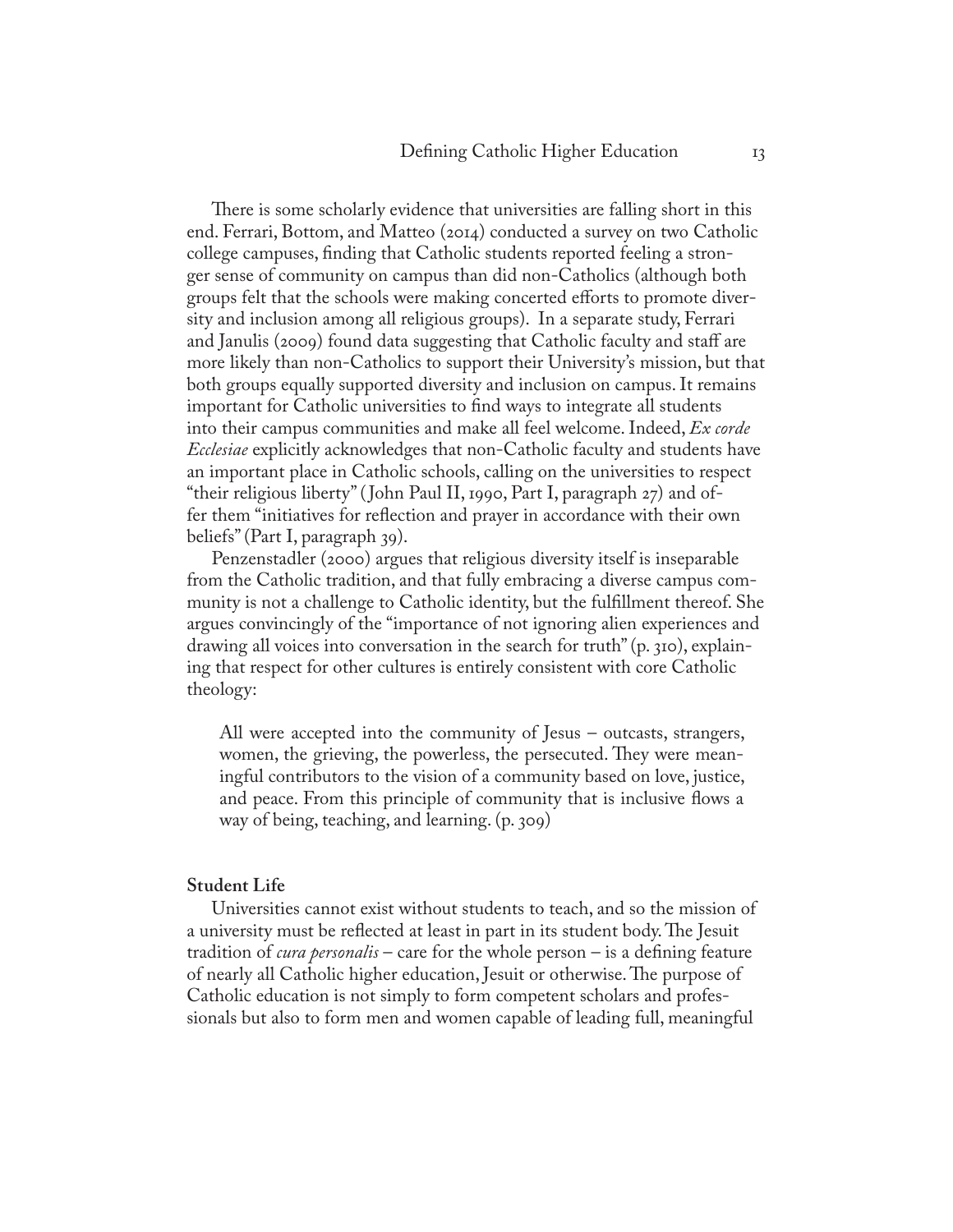lives – spiritually, morally, emotionally, and socially, as well as intellectually. Literature on student life at Catholic institutions (a significant portion of the whole) tends to emphasize the importance of lived values, holistic personal experience, and religious expression/sacramental experience.

| Characteristic                 | Explanation                                                                                                                                                                                                                                                                 | Sample of Relevant Literature                                                                                                                                                                                                                             |
|--------------------------------|-----------------------------------------------------------------------------------------------------------------------------------------------------------------------------------------------------------------------------------------------------------------------------|-----------------------------------------------------------------------------------------------------------------------------------------------------------------------------------------------------------------------------------------------------------|
| Lived Values                   | Community members partici-<br>pate in activities that promote<br>human dignity, social justice,<br>and equality. Service activities<br>are tied to religious identity.                                                                                                      | Bergman, 2011; Caldwell,<br>Domhidy, Homan, & Garan-<br>zini, 2000; Flanagan, 2010;<br>Gleinster Roberts, 2008;<br>Kender, 2000; "Land O<br>Lakes," 1967; Levine, 1986;<br>Porth, McCall, & DiAngelo,<br>2009; Sanders & Clough,<br>2011                  |
| Holistic Personal<br>Formation | Community members have the<br>opportunity to grow person-<br>ally, emotionally, spiritually,<br>and professionally as well<br>as academically. University<br>promotes personal formation<br>in the classroom as well as in<br>residence life / co-curricular<br>activities. | Brady, 2013; Byrne, 2000;<br>Hendershott, 2009; Ferrari,<br>Bottom, & Matteo, 2014; Gray<br>& Cidade, 2010; James &<br>Estanek, 2012; King, 2014;<br>King & Herr, 2015; "Land<br>O'Lakes," 1967; Macintyre,<br>2001; Porth, McCall, & DiAn-<br>gelo, 2009 |
| Sacramental<br>Experience      | University provides opportu-<br>nities for Catholic and non-<br>Catholic students to worship<br>and practice their faith openly<br>on campus and participate in<br>religious events and activities.                                                                         | Brady, 2013; Gray & Cidade,<br>2010; James & Estanek,<br>2012; King, 2014; King &<br>Herr, 2000; John Paul II,<br>1990; Lackner, 2003; Over-<br>street, 2010                                                                                              |

Table 3 *Elements of Catholic Institutional Identity: Student Life*

**Lived values.** Brady (2013) argues that a Catholic university's success can be measured, to some extent, by the degree to which its students learn to integrate the lessons they learn into their everyday lives. Hendershott (2009) considers this a primary part of the mission of any Catholic university and laments that many institutions have, in an effort to appeal to as broad an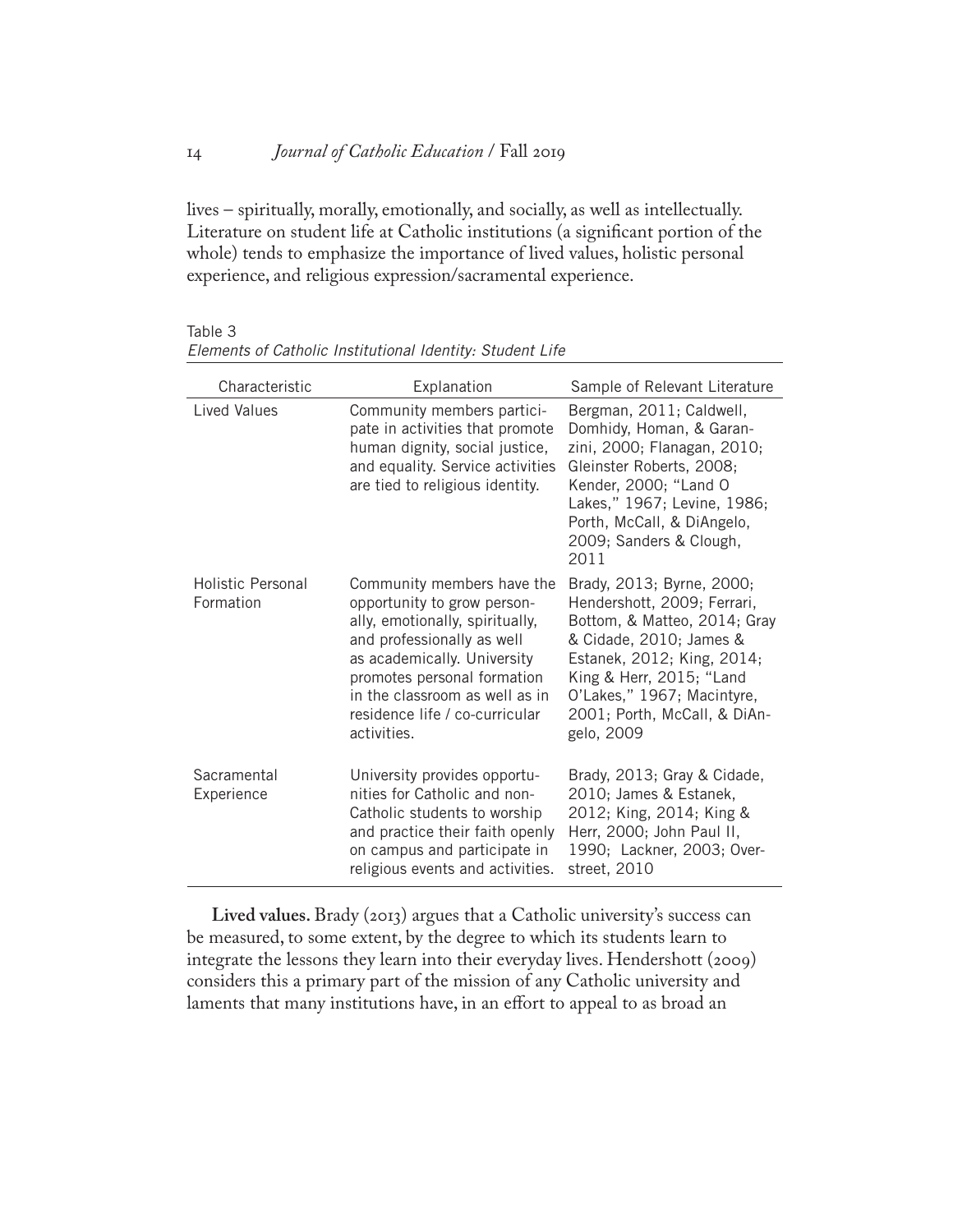array of students as possible, become shy or apologetic about efforts to instill Catholic moral principles into their students.

In response to the criticism that Catholic universities are failing to cultivate the Catholic faith among their students, Gray and Cidade (2010) analyzed survey results from self-identified Catholic students enrolled in a wide range of institutions, gauging attitudes at the beginning and end of their college experience. They observed whether these students changed their opinions on social issues like abortion, the death penalty, and poverty during their time as undergraduates, and whether their changes in attitude moved toward or away from established Church teaching. They then compared the results among students at Catholic colleges with results from students at other types of colleges. Data suggested that, regarding most social issues, Catholic students on Catholic campuses were slightly less likely to move away from the Church than were students on other types of campuses.

**Holistic personal formation.** James and Estanek (2012) emphasize the need to incorporate Catholic moral principles into student affairs policy, informing such issues as residential life and student conduct. Certain religious principles, such as honesty and respect for others, are fairly universally recognized among Catholics and non-Catholics alike, while other principles, such as a ban on birth control or cohabitation, can be more controversial. Nonetheless, James and Estanek (2012) view a university's Catholic mission as a net positive influence on all students, and one that all students can learn to appreciate regardless of their religious beliefs.

King (2014) surveyed students on various aspects of campus life, from opposite-sex visitation policies in the dorms to drug and alcohol policies. His results suggested that students experience and understand their institution's Catholic identity primarily through co-curricular and residential programs, including on-campus prayer and worship, the presence of other Catholics in their peer groups, and the degree to which Catholicism is discussed openly in the dorms and in the classrooms. Drug and alcohol policies, the presence/ absence/content of sexual education programs, and other parts of the student code of conduct were important, but much less central to the students' perception of Catholic identity than was the overall experience with peers. King (2014) concludes that collaborative, grassroots efforts that encourage students to embrace the university's Catholic mission on their own initiative are preferable to heavy-handed, top-down administrative efforts to enforce Catholic identity via restrictive student conduct policies. Student perceptions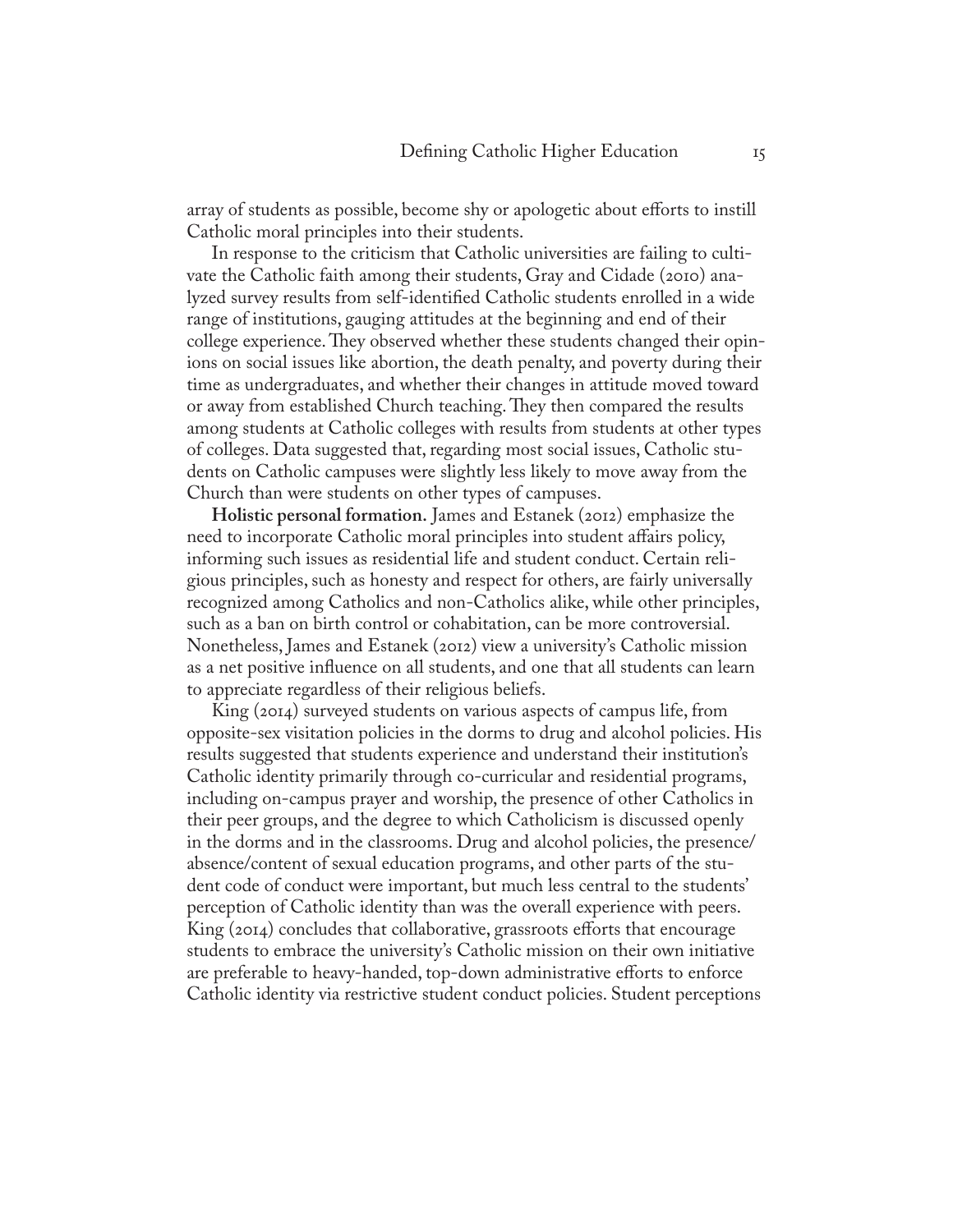were influenced most by what they were able to see and do in their daily lives, not by what was forbidden or mandated of them.

**Sacramental experience.** A final element of student life at Catholic universities is the ability to practice one's faith on campus, regardless of one's personal religious preference. This can be challenging because, as some scholars observe, members of the millennial generation can be significantly less likely than their parents and grandparents to observe religious traditions (Overstreet, 2010).

In the aforementioned statistical study by Gray and Cidade (2010), the authors found that all students across all types of institutions showed a decline in Mass attendance and other types of spiritual practice while in college, but that this decline was less pronounced among students at Catholic colleges. The study thus suggests that Catholic colleges are at least "doing no harm" (p. 235) and are providing a slightly more nurturing environment for the Catholic faith than are non-Catholic schools. Another empirical study (albeit at just four New England campuses) showed similar results, indicating that Catholic students decreased their attendance at religious services during their time at Catholic colleges (Bolduc, 2009) – but unlike the Gray and Cidade (2010) study, it did not compare these results to potentially worse outcomes at non-Catholic institutions.

Relatively little scholarship has paid attention to campus ministry programs at Catholic universities scientifically, but some scholars have theorized about campus ministry conceptually and historically. This may be because, as Lackner (2003) explains, campus ministry was once assumed to be a side function of the community of priests that staffed each campus, and was often not formally organized as a professional unit of the university until after Vatican II. Ironically, the Church hierarchy has, at times, paid more official attention to campus ministry at non-Catholic campuses. Lackner (2003) cites a 1986 pastoral letter from the US bishops, *Empowered by the Spirit: Campus Ministry Faces the Future,* which addresses this issue primarily from that perspective, urging campus ministers at secular institutions to provide a welcoming place for Catholics to worship.

# **Administration**

Although academics, research, and student life are all important elements of Catholic institutional identity, the implementation of all of the above falls on the shoulders of university administrators. Naturally, even the best scholarship on Catholic university identity will be meaningless unless administra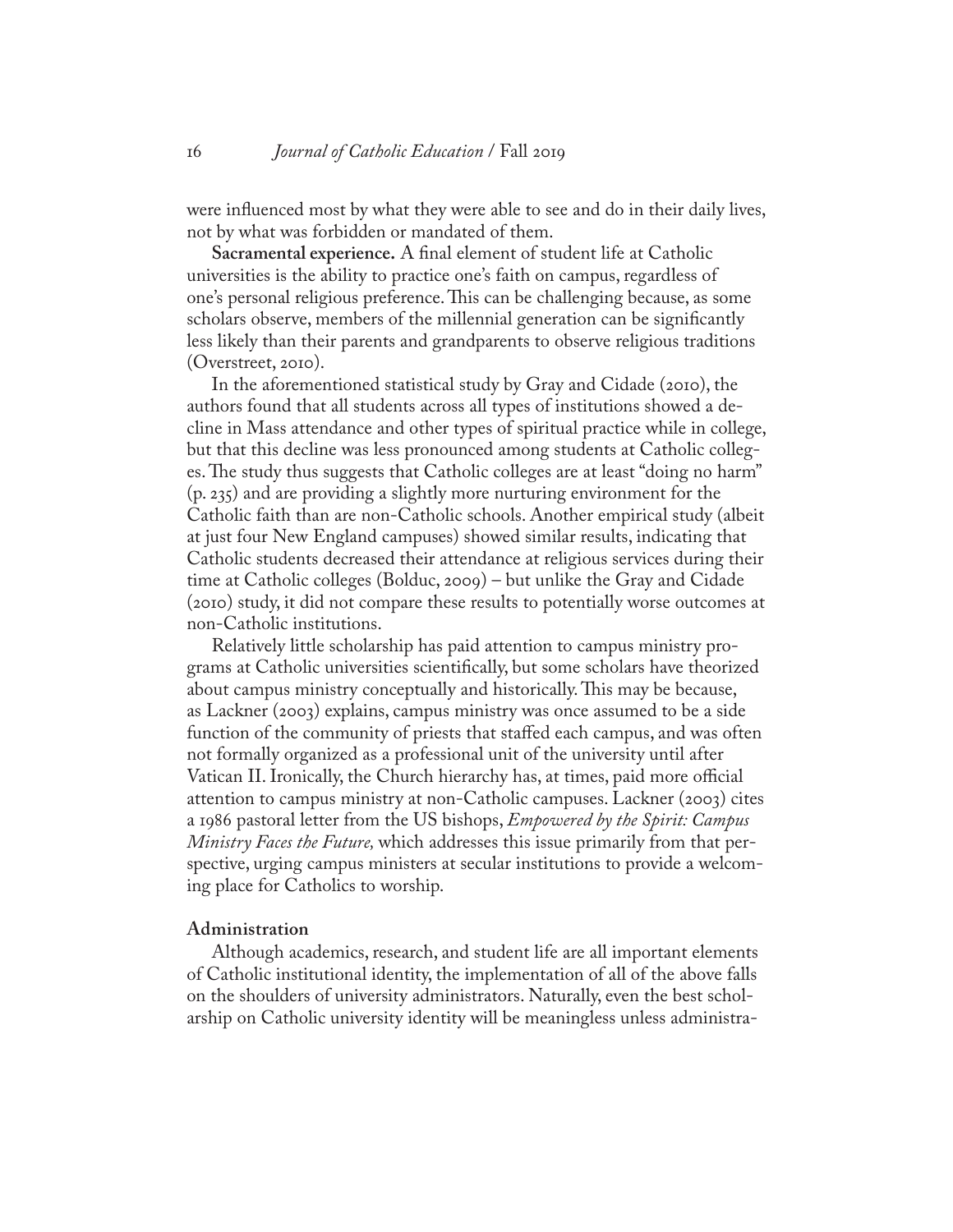tors understand and execute it well. Literature on Catholic university administration therefore focuses principally on how to cultivate appreciation for Catholic identity among employees (through professional development and targeted hiring), how to communicate the mission to internal and external audiences, and how to make decisions informed by Catholic values.

Table 4

| Characteristic                            | Explanation                                                                                                                                                                                           | Sample of Relevant Literature                                                                                                                 |
|-------------------------------------------|-------------------------------------------------------------------------------------------------------------------------------------------------------------------------------------------------------|-----------------------------------------------------------------------------------------------------------------------------------------------|
| Professional Development<br>for Employees | Employees at all levels have<br>the opportunity to learn about<br>Catholic identity and feel em-<br>powered to incorporate it into<br>their careers and vocations.<br>Mission-based hiring practices. | Whitney & Laboe, 2014;<br>Sanders & Clough, 2011; Sul-<br>lins, 2004                                                                          |
| Communication                             | Identity is openly and accurately<br>communicated to internal and<br>external audiences.                                                                                                              | Gambescia & Paolucci, 2011;<br>Bonglia, 2010                                                                                                  |
| Values-Based Decision-<br>Making          | Administration understands and<br>utilizes Catholic values in deci-<br>sion making                                                                                                                    | Briel, 2012; Bonewits Feldner<br>& D'Urso, 2009; Currie, 2011;<br>Flanagan, 2010; John Paul II,<br>1990; Porth, McCall, & DiAn-<br>gelo, 2009 |

*Elements of Catholic Institutional Identity: Administration*

**Professional development for employees.** What happens in the classroom is inextricably tied to the quality of the faculty leading the discussions. Many scholars have stressed the importance of hiring for mission, and seeking out faculty who understand and support the university's religious goals (Briel, 2012; Flanagan, 2010, Roche, 2017). This is not to say that universities should automatically give hiring preference to Catholic scholars over non-Catholics. Porth, McCall, and DiAngelo (2009) note that universities cannot simply assume that Catholic faculty support their mission, or that non-Catholic faculty are unfamiliar with Catholic tradition or incapable of sustaining it: "A hiring practice that gave preference to Catholics would not, by itself, guarantee…faculty competence" (p. 17). In other words, both Catholics and non-Catholics alike can benefit from training to help them appreciate and maintain the university mission.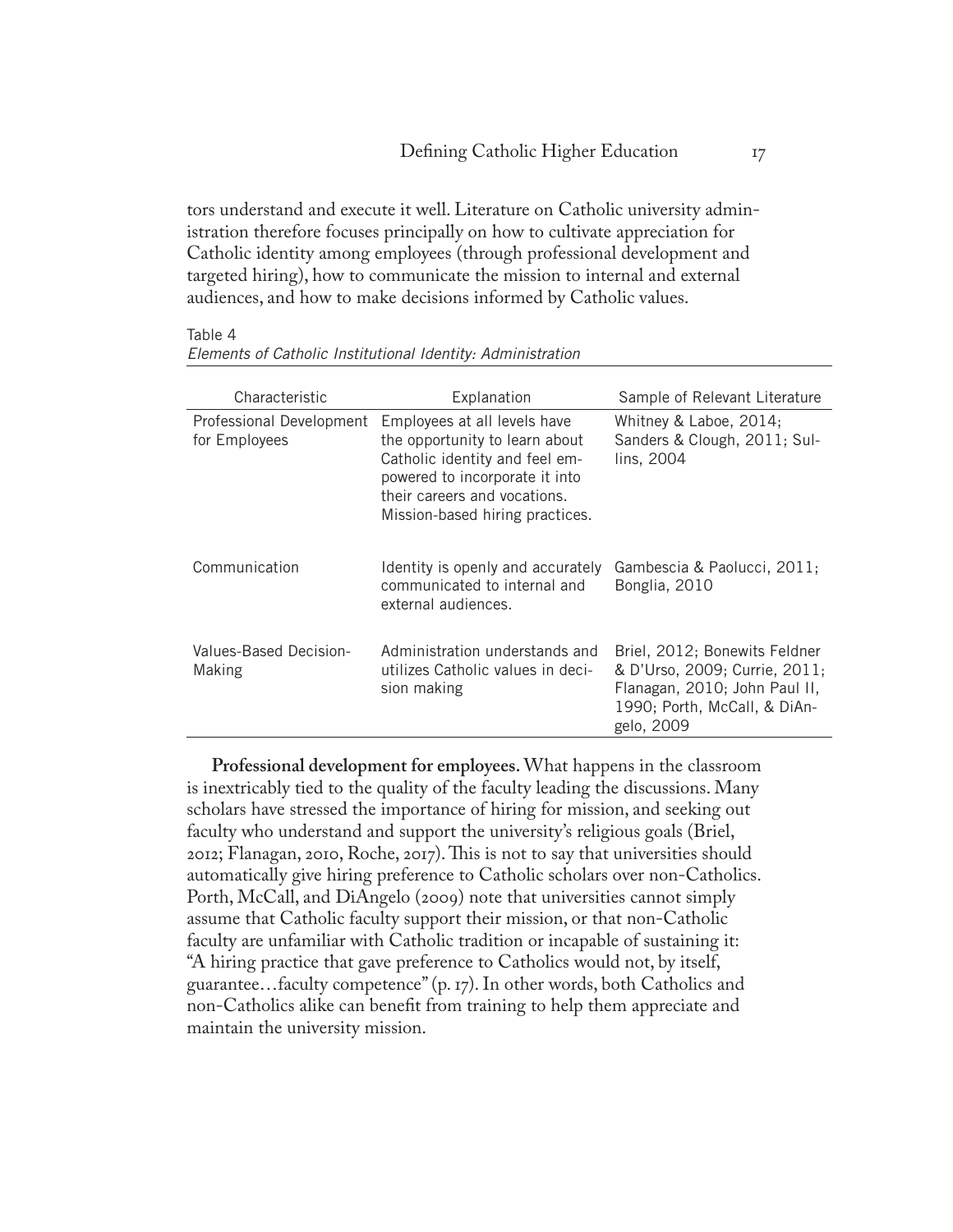### 18 *Journal of Catholic Education* / Fall 2019

*Ex corde Ecclesiae* stipulates that universities should strive to maintain a majority of Catholics on their faculty (*Ex corde*, 1990), but schools have routinely fallen short of that standard throughout their history, particularly in their professional programs (Gleason, 1995). Sullins (2004) found that Catholic universities generally do not give preference to Catholic faculty in the hiring process, but that Catholic faculty are comparatively more likely to remain employed at a Catholic institution for their entire careers. He noted that the long tenure of Catholic faculty means that many schools do, in fact, maintain Catholic majorities in their instructional staffs, and that these majorities cannot be ascribed to pure happenstance, as they exceed the proportion of Catholics in the population of the United States. Thus, many universities remain compliant with *Ex corde* through serendipity rather than deliberate policy.

Perhaps the most interesting contribution to this discussion comes from Whitney and Laboe (2014), who describe a faculty development program at DePaul University that, they believe, successfully introduces faculty to the institution's Catholic tradition and helps them incorporate the charism of its founding religious order, the Vincentians, into their teaching. They identify six practices at DePaul that enabled one faculty member, despite his original misgivings, to better understand and buy into the University's mission. In paraphrase, the six practices are:

- 1. Developing personal relationships between newly hired faculty and senior colleagues who already understand and embody the university's mission.
- 2. Providing faculty with resources (literature, workshops, etc.) to help them learn about the mission.
- 3. Offering formal and informal assistance to faculty who wish to learn about the university's Catholic mission and widely publicizing those resources.
- 4. Publicly recognizing faculty who successfully live out or contribute to the university's Catholic mission.
- 5. Offering opportunities to explore the implications of the Catholic mission at the school or department level, demonstrating how it is relevant to each individual discipline.
- 6. Offering faculty opportunities and incentives to share their expertise on this topic with colleagues, once it is developed.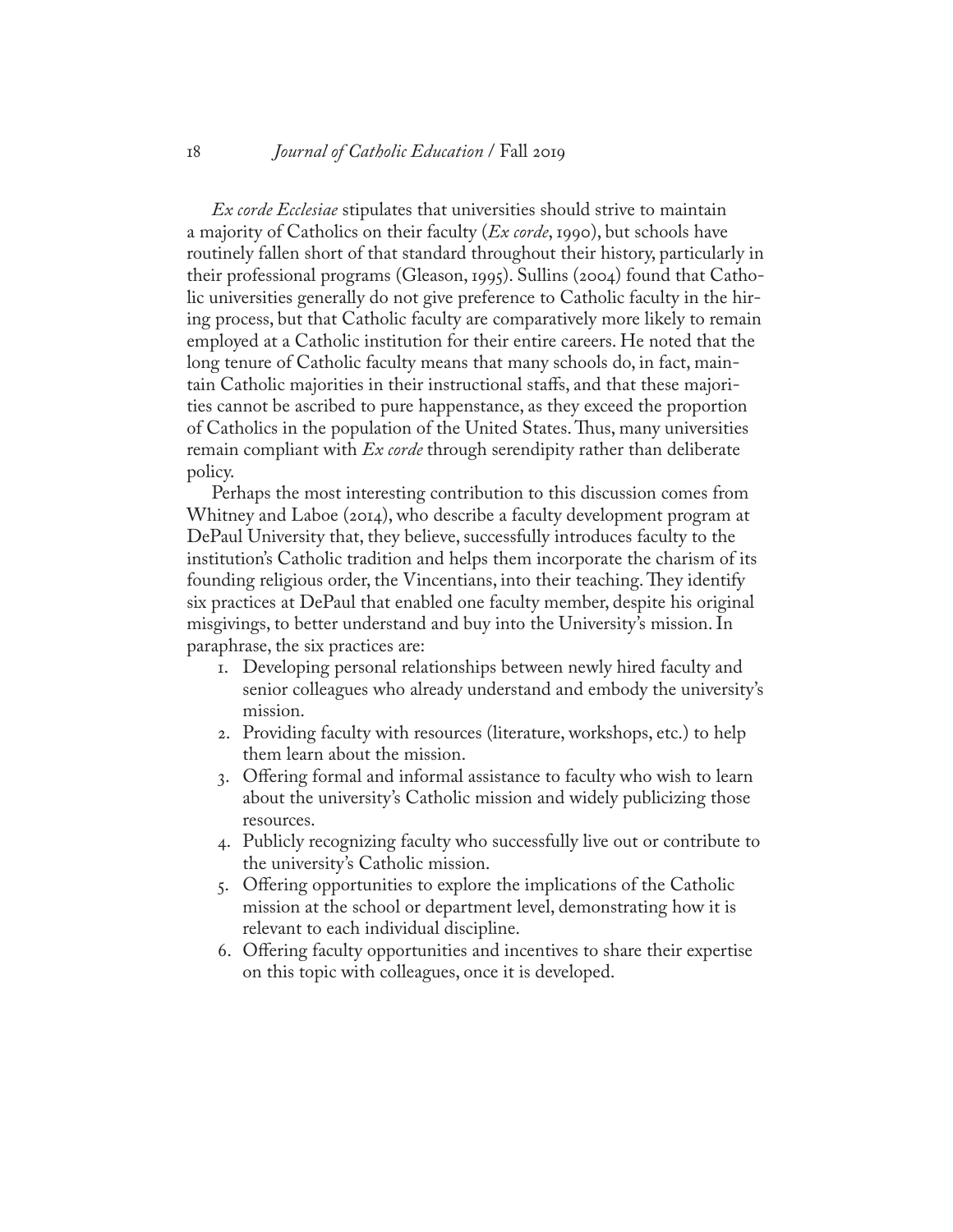Sanders and Clough (2011) describe a similar process at St. Xavier University in Chicago, where a newly established Center for Religion and Public Discourse has engaged the faculty and helped to promote understanding and appreciation of the school's religious mission, even among those professors who were initially skeptical of it. Rather than emphasize hiring for mission, these two studies show how the right professional development activities can nurture support for the mission among all faculty, regardless of their initial level of understanding.

**Communicating the mission.** Many scholars have pointed out challenges or inconsistencies in the way Catholic universities talk about their institutional missions. Bonewits Feldner and D'Urso (2009) observe that Catholic universities have multiple stakeholders, and with diverse constituents come diverse communications challenges. Alumni, students, parents, academic peer institutions, Church authorities, and others all have varying preferences about what type of institution the university should be, and schools can sometimes struggle to communicate to all of these audiences using the language that each wants to hear. Bonglia (2010) writes of this challenge as it affects university fundraisers, who must often engage in dialogue with donors who come to the table with diverse priorities and beliefs regarding Catholic identity.

Gambescia and Paolucci (2011) examined the websites of 207 Catholic colleges and universities in the United States to determine how prominently the institutions mention their religious character online. They sought out references, either on the home page or on a secondary page easily accessible by one or two clicks, to each institution's Catholic affiliation, sponsoring religious order, embrace of the Catholic intellectual tradition, on-campus spiritual opportunities, service opportunities, efforts to hire for mission, and history. After an exhaustive review of primary and secondary web pages, they discovered that Catholic colleges, on average, exhibited 3.7 of these seven characteristics on their websites. Interestingly, only 40% of institutions identified themselves as Catholic on their homepages, and just 28% did so on their human resources pages.

**Values-based decision making.** Increasingly, many Catholic colleges and universities are creating new administrative positions charged with overseeing institutional mission and identity. This phenomenon roughly coincides with the trend toward lay presidents; when the top administrator is no longer a priest, brother, or sister, many colleges and universities have realized that they can no longer take for granted a Catholic perspective in the administration, and have hired a new generation of administrators specifically charged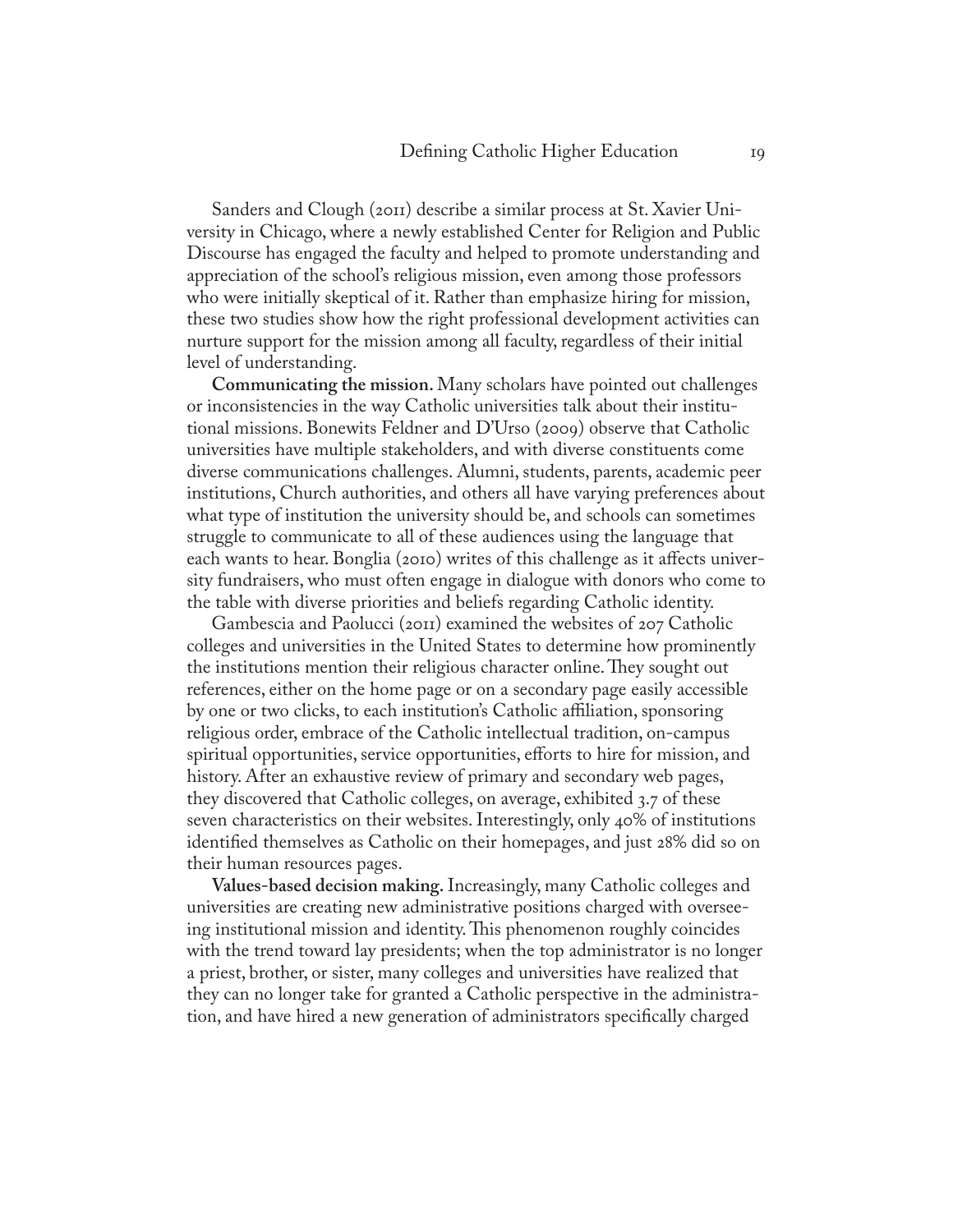with maintaining their institutions' Catholic identities proactively. Because this phenomenon is so new, few academic studies have yet been completed on it. However, the Association of Jesuit Colleges and Universities (AJCU) recently conducted what may be the first survey of vice presidents for mission (VPMs). The resulting report, titled the *AJCU Mission and Identity Survey*, shows just how prevalent such offices have become. Of the 28 Jesuit institutions in the country, 26 have established a VPM or its equivalent (the only exceptions being Spring Hill College and the University of Scranton). The universities that have established such an office used a variety of titles for the position, including "vice president" (14 institutions), "special assistant" or "assistant to the president" (five institutions), "vice/associate provost" (three institutions), or "director"/ "facilitator" / "executive director" of an office that has some responsibility for articulating and developing university mission (Association of Jesuit Colleges and Universities, 2014).

The only institution to place this function in the hands of more than one individual was the University of San Francisco, which utilized a "University Council for Jesuit Mission," co-chaired by three senior administrators. The fact that most of these positions work closely with the campus president, and/or serve as high-ranking administrators in their own right, indicates the privileged place they have come to occupy in the university hierarchies. Interestingly, only 17 of the 26 VPM positions identified in the AJCU survey were occupied by a priest (Association of Jesuit Colleges and Universities, 2014), which reflects both the shortage of religious vocations in the United States as well as the overall shift toward lay control of these institutions.

The *AJCU Mission and Identity Survey* indicates that all 26 VPMs and their offices provide some orientation programming for staff, while a slightly smaller number provide orientation for faculty (p. 5). The intensity of these orientation programs varies widely, from six-month seminars for new administrators at the College of the Holy Cross (p. 10) to online videos posted for voluntary viewing at Canisius College (p. 9). Most commonly, the VPMs reported that they speak publicly at university functions and keep a visible presence at events like trustee meetings, faculty assemblies, graduations, and new student open houses. Unfortunately, the AJCU report also makes it clear that most VPMs and their offices do not engage in a robust effort to measure the effectiveness of their work on campus, and empirical assessments of their activities are rare. Many universities echo the sentiments of the University of San Francisco, which reported a desire to "improve in this area (measurement and assessment)" when resources permit (p. 34).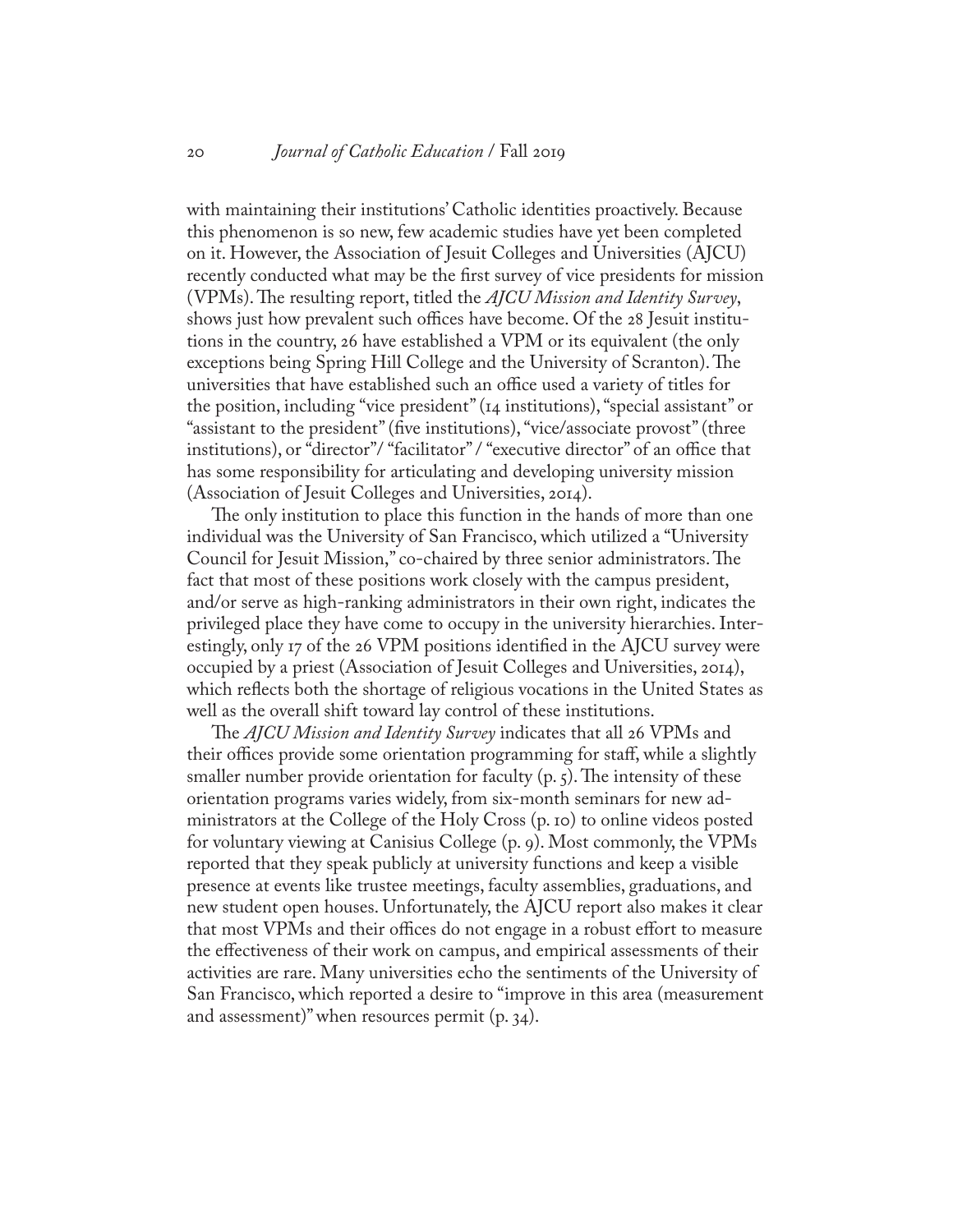Carney (2010) writes of the relationship of Mercy-affiliated schools to the Conference for Mercy Higher Education (CMHE), the organization established by the Sisters of Mercy in 2002 to promote Mercy values in its member institutions. She is optimistic overall that the Conference for Mercy Higher Education can and will maintain the Mercy charism and identity among its member schools, and that it will develop into a valuable conduit for keeping those institutions linked now that their formal ties to each other, and to the Sisters, have evolved.

Similarly, Currie (2011) writes from a Jesuit perspective, situating modern debates about Catholic identity in the context of historical controversies surrounding the Jesuits and their adherence to Catholic doctrine. He concludes that administrators at Jesuit schools cannot passively expect their institutions to maintain a Catholic identity, but that they must proactively engage with the Jesuit order and other Church officials to ensure a vibrant and living relationship. Likewise, Flanagan (2010) writes optimistically about faculty enthusiasm for maintaining Franciscan heritage on campus, although he admits that faculty at his institution generally ignore the formal principles outlined in *Ex corde Ecclesiae* in favor of more informal initiatives, like dialogue with each other and with the Franciscans who live at the university.

#### **Conclusion**

This article is far from definitive, but it attempts to make a modest contribution to the discussion surrounding Catholic university mission and identity by categorizing some often-repeated arguments into identifiable themes. The examples drawn from the literature for each category are meant to be illustrative, not exhaustive; although many of the works cited here are widely read and are of excellent quality, there are many equally excellent books and articles that have been omitted. None of the arguments outlined above are original to me, but I have attempted to highlight some key documents and frequently cited authors who are associated with each theme.

Too often, critics define Catholic higher education primarily in terms of what colleges and universities should *not* do. Arguments that characterize Catholic higher education in this way over-simplify a richly complex educational tradition in ways that alienate many observers and blind them to that tradition's numerous virtues. In fact, Catholic higher education has many outstanding qualities that secular higher education cannot replicate as fully or as easily, and university administrators should follow the example of Pope Francis by emphasizing these positives as they define and express their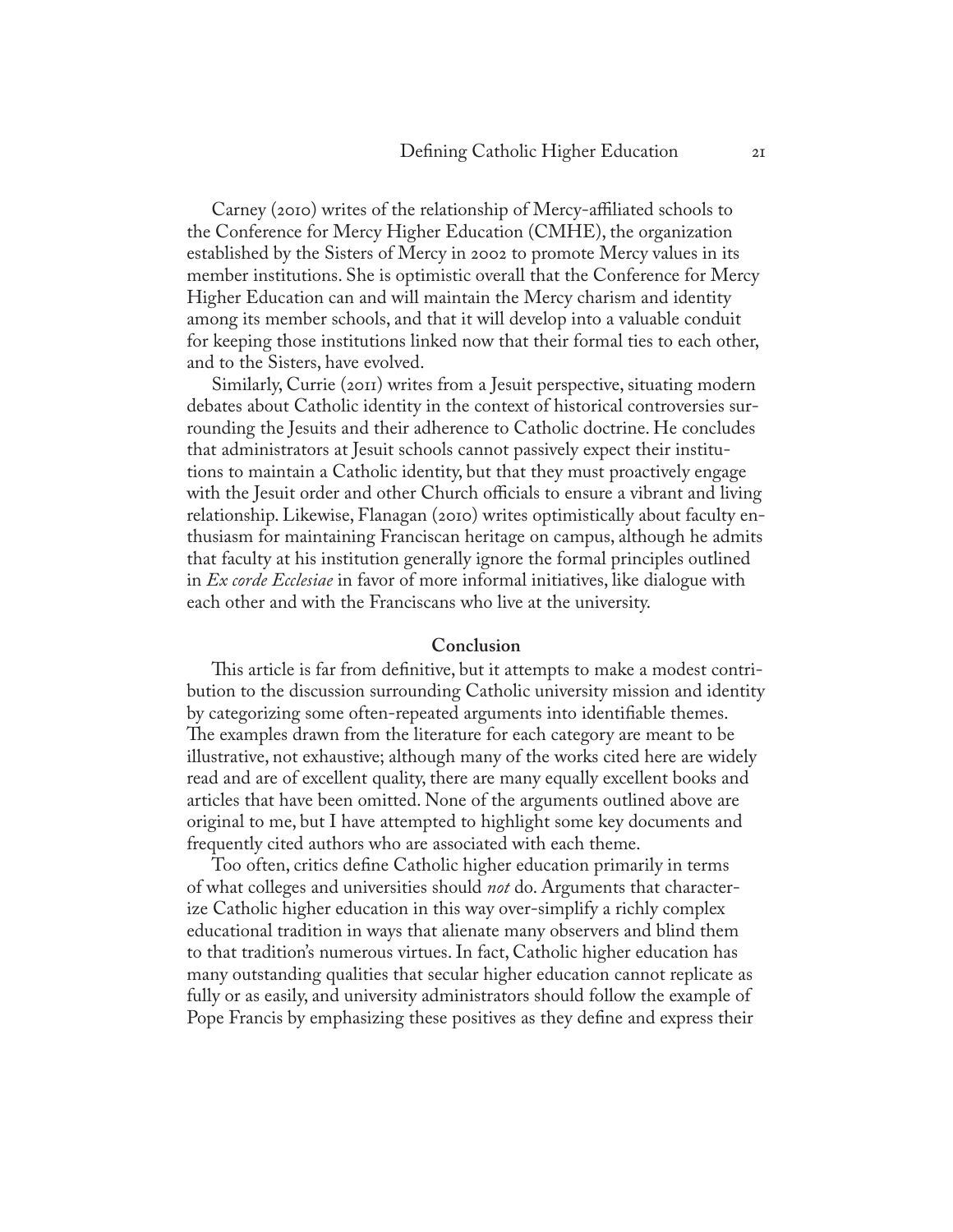unique mission. Catholic identity is not something to be downplayed or hidden, but should be emphasized as a positive attribute when recruiting faculty, staff, and students (Roche, 2017). One need not be Catholic to appreciate the benefits of studying and working at a Catholic university, or the ways in which Catholic institutions can outperform their secular counterparts in many aspects of research, teaching, and student life. The literature review above has attempted to distill into coherent categories some of the major arguments about that proactive approach to Catholic identity.

Understanding these nuances requires effort, reflection, and dialogue, but the results can be well worth the effort. Although there are challenges associated with expressing a Catholic institutional identity in the twenty-first century, modern college administrators can take comfort in knowing that there is a large (and growing) body of scholarly work from which to draw as a guide.

# **References**

- Association of Jesuit Colleges and Universities. (2014). *AJCU mission and identity survey, 2014-2015*. Retrieved from: [https://www.ajcunet.edu/Assets/Publications/File/](https://www.ajcunet.edu/Assets/Publications/File/AJCUMissionSurveyFinal_10-14.pdf) [AJCUMissionSurveyFinal\\_10-14.pdf](https://www.ajcunet.edu/Assets/Publications/File/AJCUMissionSurveyFinal_10-14.pdf)
- Bergman, R. (2011). Education for justice and the Catholic university: Innovation or development? An argument from tradition. *Journal of Catholic Higher Education, 30*(1), 77-92.
- Bolduc, V. (2009). Measuring Catholicity on campus: A comparative example at four colleges. *Journal of Catholic Higher Education, 28*(2), 125-145.
- Bonewits Feldner, S., & D'Urso, S. (2009). What's in a name? Managing multiple organizational identities in a Catholic university. *Journal of Catholic Higher Education 28,*(2), 147-167.
- Bonglia, J. (2010). Identifying successful advancement approaches in four Catholic universities: The effectiveness of the four advancement models of communication. *Journal of Catholic Higher Education, 29*(2), 196-213.
- Briel, D. (2009). Catholic studies at the University of St. Thomas. *Journal of Catholic Education, 12*(3), 384-398.<https://doi.org/10.15365/joce.1203072013>
- Briel, D. (2012). Mission and identity: The role of faculty. *Journal of Catholic Higher Education, 31*(2), 169-179.
- Brady, B. (2013). On the meaning of the "Catholic intellectual tradition." *Journal of Catholic Higher Education, 32*(2), 189-205.
- Buckley, M. (1998). *The Catholic university as promise and project: Reflections in a Jesuit idiom*. Washington, DC: Georgetown University Press.
- Byrne, P. (2004). The good under construction and the research vocation of a Catholic university. *Journal of Catholic Education, 7*(3), 320-328. [https://doi.org/10.15365/](https://doi.org/10.15365/joce.0703042013 )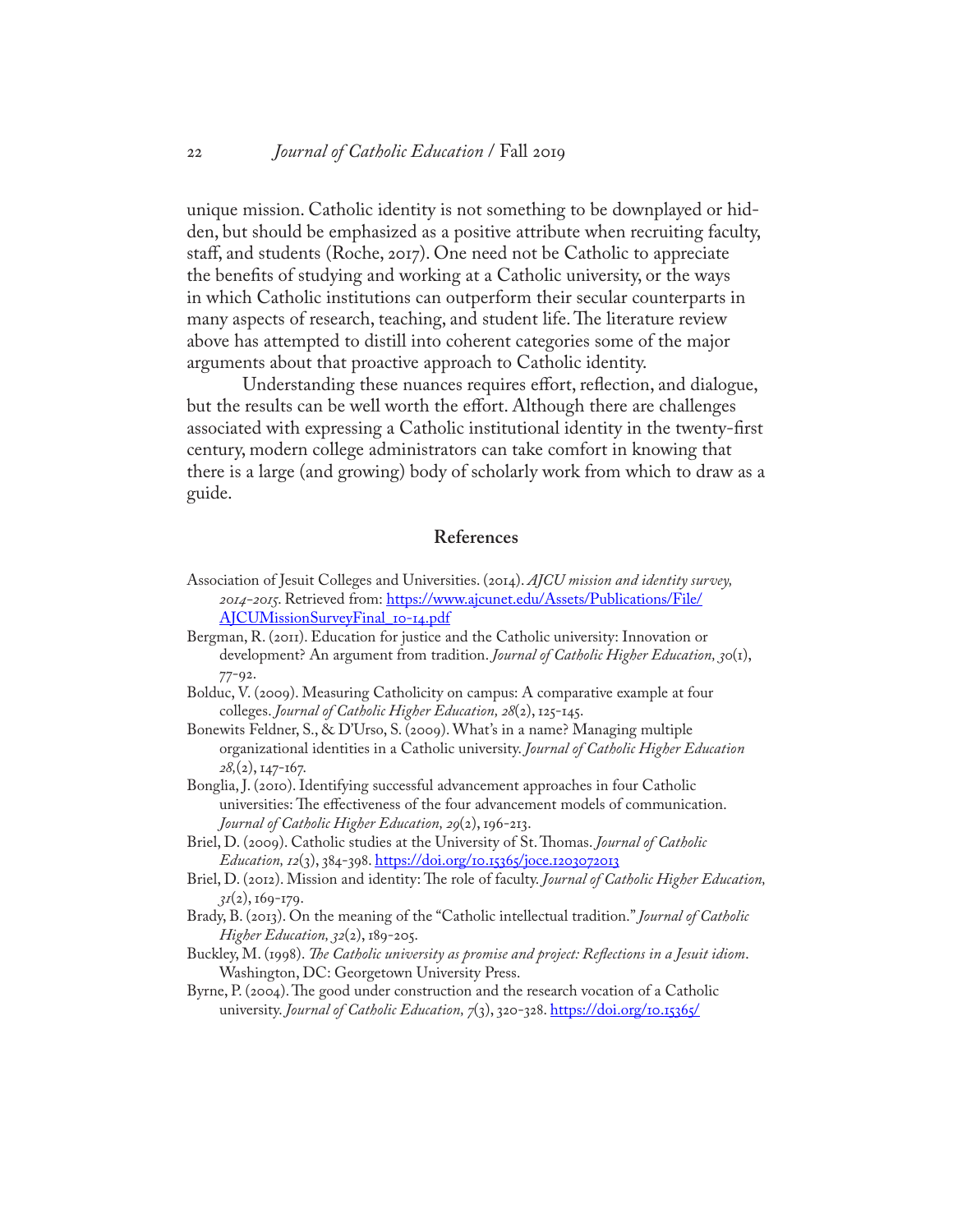[joce.0703042013](https://doi.org/10.15365/joce.0703042013 )

- [Byrne, P. \(2000\). Paradigms of justice and love. In J. Wilcox and I. King \(Eds.\),](https://doi.org/10.15365/joce.0703042013 ) *Enhancing [religious identity: Best practices from Catholic campuses](https://doi.org/10.15365/joce.0703042013 )* (264-281). Washington: [Georgetown University Press.](https://doi.org/10.15365/joce.0703042013 )
- Caldwell, K., Domhidy, M., Homan, S., & Garanzini, M. (2000). University-community collaborations: Shaping the vision of Catholic higher education. In J. Wilcox & I. King (Eds.), *Enhancing religious identity: Best practices from Catholic campuses* (pp. 282-291). Washington, DC: Georgetown University Press.
- Carlow University. (2011). *Carlow roundtable 2011 proceedings.* Retrieved from [http://](http://www.carlow.edu/uploadedFiles/About/Initiatives/Carlow_Roundtable/Roundtable_2013(2011)_web.pdf) [www.carlow.edu/uploadedFiles/About/Initiatives/Carlow\\_Roundtable/](http://www.carlow.edu/uploadedFiles/About/Initiatives/Carlow_Roundtable/Roundtable_2013(2011)_web.pdf) [Roundtable\\_2013\(2011\)\\_web.pdf](http://www.carlow.edu/uploadedFiles/About/Initiatives/Carlow_Roundtable/Roundtable_2013(2011)_web.pdf)
- Carney, S. (2010). The Conference for Mercy Higher Education: One congregation's choice for preserving its charism. *Journal of Catholic Higher Education, 29*(1), 101-112.
- Currie, C. L. (2011). Pursuing Jesuit, Catholic identity and mission at U.S. Jesuit colleges and universities. *Journal of Catholic Education, 14*(3), 346–357. [https://doi.org/10.15365/](https://doi.org/10.15365/joce.1403072013 ) [joce.1403072013](https://doi.org/10.15365/joce.1403072013 )
- Ellis, J. T. (1955). American Catholics and the intellectual life. *Thought: Fordham University Quarterly, 30*(3), 351-388.
- Ferrari, J., Bottom, T., & Matteo, E. (2014). Sense of community, inclusion, and religious pluralism: a comparison of two Catholic universities. *Religious Education, 109*(2), 112-125. <https://doi.org/10.1080/00344087.2014.887922>
- Ferrari, J., & Janulis, P. (2009). Embracing the mission: Catholic and non-Catholic faculty and staff perceptions of institutional mission and school sense of community. *Journal of Catholic Higher Education, 28*(2), 115-124.
- Flanagan, S. (2010). Navigating and utilizing values during change processes at Catholic colleges and universities. *Journal of Catholic Higher Education, 29*(2), 133-152.
- Gambescia, S., & Paolucci, R. (2011). Nature and extent of Catholic identity communicated through official websites of US Catholic colleges and universities. *Journal of Catholic Education*, *15*(1), 3–27.<https://doi.org/10.15365/joce.1501022013>
- Gleason, P. (1995). *Contending with modernity: Catholic higher education in the twentieth century.* New York: Oxford University Press.
- Gleinster Roberts, K. (2008). Service, ethnography, and the "leap of faith": A Spiritan Catholic perspective on service learning. *Journal of Catholic Education, 12(1)*, 96-116. [https://doi.org/10.15365/joce.1201062013](https://doi.org/10.15365/joce.1201062013 )
- Gray, M., & Cidade, M. (2010). Catholicism on campus: Stability and change in Catholic student faith by college type. *Journal of Catholic Education*, 14(2), 212-237. [https://doi.](https://doi.org/10.15365/joce.1402052013 ) [org/10.15365/joce.1402052013](https://doi.org/10.15365/joce.1402052013 )
- Heft, J. (2009). Almost no generalizations: Reflections on Catholic studies. *Journal of Catholic Education, 12*(3), 368-383. <https://doi.org/10.15365/joce.1203062013>
- Hendershott, A. (2009). *Status envy: The politics of Catholic higher education.* New Brunswick, NJ: Transaction Publishers.
- James, M. J., & Estanek, S. (2012). Building the capacity for mission through use of the principles of good practice for student affairs at Catholic colleges and universities: A survey of presidents and senior student affairs officers. *Journal of Catholic Education, 15*(2), 140-159.<https://doi.org/10.15365/joce.1502032013>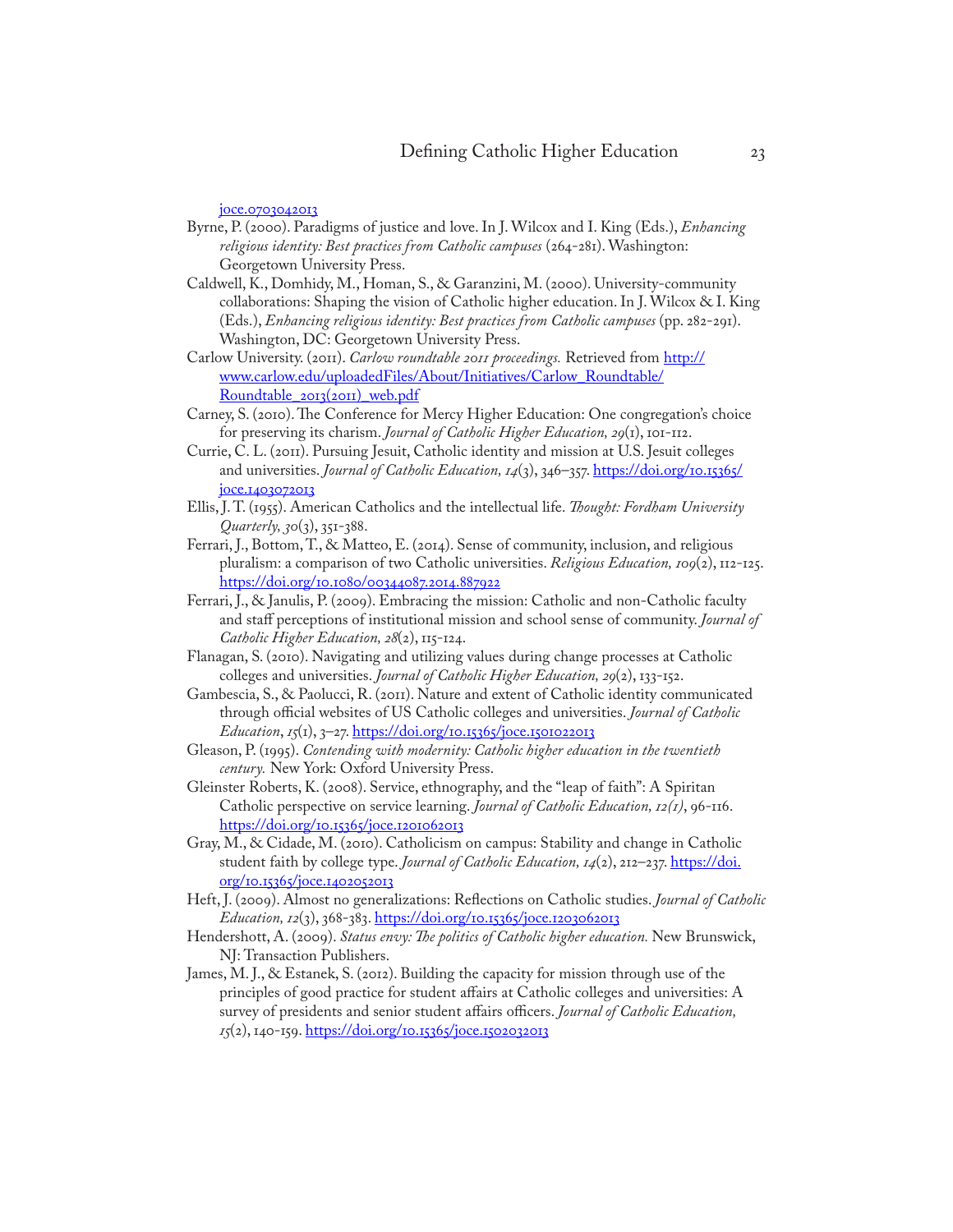- John Paul II. (1990). *Ex corde Ecclesiae.* Retrieved from [http://w2.vatican.va/content/john](http://w2.vatican.va/content/john-paul-ii/en/apost_constitutions/documents/hf_jp-ii_apc_15081990_ex-corde-ecclesiae.html)[paul-ii/en/apost\\_constitutions/documents/hf\\_jp-ii\\_apc\\_15081990\\_ex-corde-ecclesiae.](http://w2.vatican.va/content/john-paul-ii/en/apost_constitutions/documents/hf_jp-ii_apc_15081990_ex-corde-ecclesiae.html) [html](http://w2.vatican.va/content/john-paul-ii/en/apost_constitutions/documents/hf_jp-ii_apc_15081990_ex-corde-ecclesiae.html)
- Kender, M. (2000). Measuring moral development: A college-wide strategy. In J. Wilcox & I. King (Eds.), *Enhancing religious identity: Best practices from Catholic campuses* (pp. 235- 240). Washington: Georgetown University Press.
- King, J. (2014). Student perception and role in determining Catholic identity. *Journal of Catholic Higher Education, 33*(2), 261-278.
- King, J., & Herr, A. (2015). Does Catholic identity affect students? *Journal of Catholic Higher Education, 34*(2), 195-209.
- Lackner, J. (2003). Campus ministry on Catholic campuses. In T. Hurst, R. Nuzzi, E. Joseph, & J. Geiger (Eds.), *Handbook of research on Catholic higher education* (pp. 293-324). Greenwich, CT: Information Age Publishing.
- Land O'Lakes statement: The idea of a Catholic university. (1967). Retrieved from [https://](https://cushwa.nd.edu/assets/245340/landolakesstatement.pdf) [cushwa.nd.edu/assets/245340/landolakesstatement.pdf](https://cushwa.nd.edu/assets/245340/landolakesstatement.pdf)
- Levine, D. (1986). *The American college and the culture of aspiration: 1915-1940*. Ithaca, NY: Cornell University Press.
- Macintyre, A. (2001). Catholic universities: Dangers, hopes, choices. In R. Sullivan (Ed.), *Higher learning and Catholic tradition* (pp. 1-22). Notre Dame, IN: University of Notre Dame Press.
- MacKenzie, R. (2000). Graduate business faculty in the Catholic university. In J. Wilcox & I. King (Eds.), *Enhancing religious identity: Best practices from Catholic campuses* (pp. 235- 240). Washington, DC: Georgetown University Press.
- Monzell, T. (1969). The Catholic Church and the Americanization of the Polish immigrant. *Polish American Studies, 26*(1), 1-15.
- Morey, M., &Piderit, J. (2006). *Catholic higher education: A culture in crisis.* New York, NY: Oxford University Press.
- Nichols, T. (2000). Theology and the integration of knowledge. In J. Wilcox & I. King (Eds.), *Enhancing religious identity: Best practices from Catholic campuses* (pp. 241-249). Washington, DC: Georgetown University Press.
- Newman, J. H. (2001). *The idea of a university*. Retrieved April 5, 2016, from [http://www.](http://www.newmanreader.org/works/idea/) [newmanreader.org/works/idea/](http://www.newmanreader.org/works/idea/)
- Overstreet, D. (2010). Spiritual vs. religious: Perspectives from today's undergraduate Catholics. *Journal of Catholic Education, 14*(2), 238-263. [https://doi.org/10.15365/](https://doi.org/10.15365/joce.1402062013 ) [joce.1402062013](https://doi.org/10.15365/joce.1402062013 )
- Penzenstadler, J. (2000). Meeting religious diversity in a Catholic college. In J. Wilcox & I. King (Eds.), *Enhancing religious identity: Best practices from Catholic campuses* (pp. 302- 314). Washington, DC: Georgetown University Press.
- Porth, S., McCall, J., & DiAngelo, J. (2009). Business education at Catholic universities: Current status and future directions*. Journal of Catholic Higher Education, 28*(1), 3-22.
- Power, E. (1972). *Catholic higher education in America: A history.* New York, NY: Appleton-Century Crofts.
- Rodden, J. (2012). Less "Catholic," more "catholic"? American Catholic universities since Vatican II. *Society, 50*(1), 21-27. <https://doi.org/10.1007/s12115-012-9614-0>